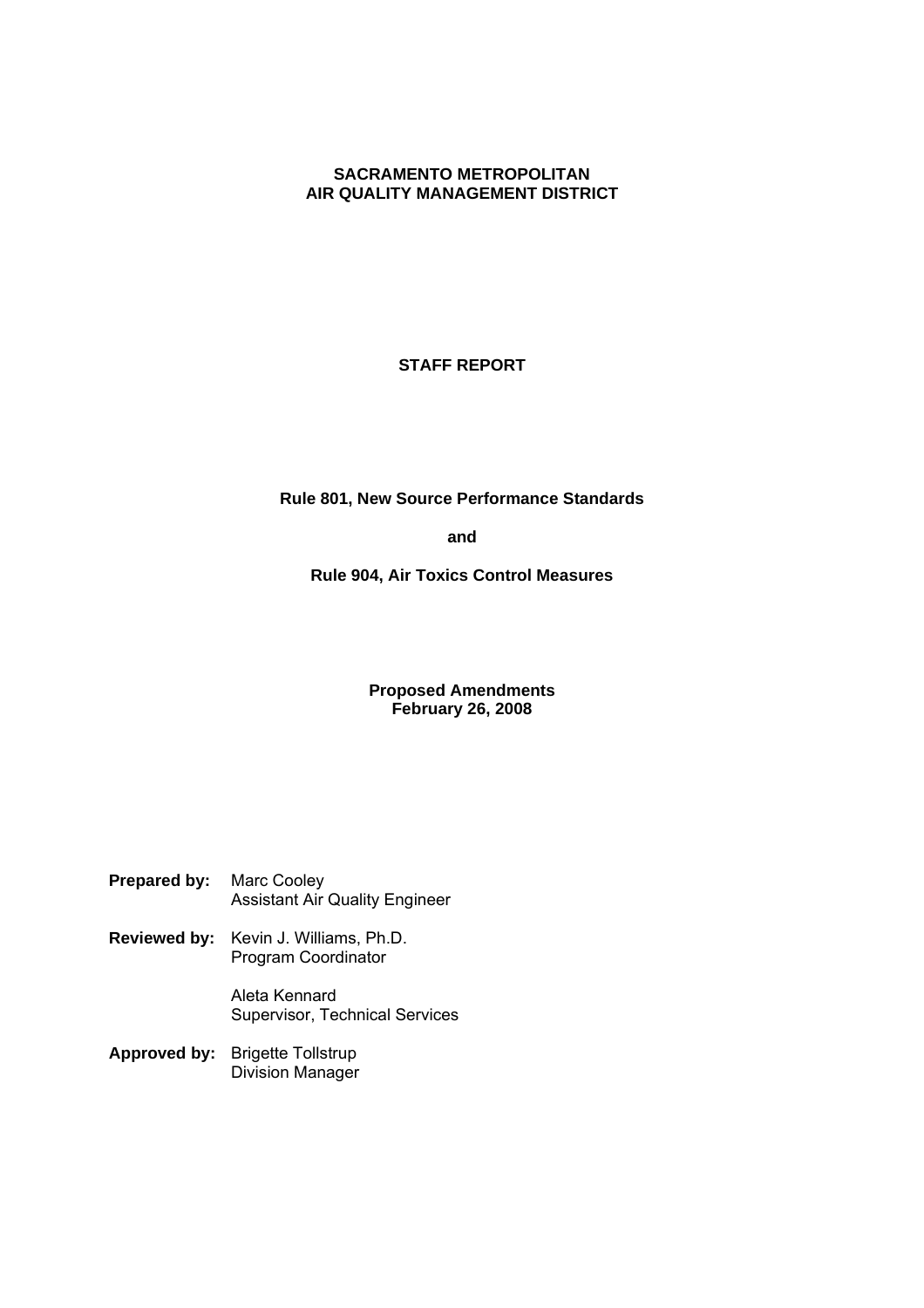### **BACKGROUND**

#### Rule 801

New Source Performance Standards (NSPS) are promulgated by the United States Environmental Protection Agency (EPA) and apply to new, modified and reconstructed sources. The NSPS are contained in Title 40 of the Code of Federal Regulations (CFR), Part 60. The purpose of these standards is to require best demonstrated technology to achieve continuous emission reductions. The NSPS program takes into consideration compliance costs, environmental impact, and energy effects, among other factors.

The Federal Clean Air Act (CAA) authorizes EPA to delegate authority for implementing and enforcing NSPS regulations to states or local districts. The Sacramento Metropolitan Air Quality Management District (SMAQMD, "District") first accepted delegation for the NSPS program on December 8, 1978.

Rule 801 was adopted on November 19, 1991, to incorporate the NSPS program by reference into the District rules. Sources are required to comply with all applicable NSPS subparts regardless of whether or not they are adopted by the District; however, adoption by the District facilitates implementation and enforcement, and makes it easier for sources to identify applicable requirements.

EPA continues to amend NSPS regulations and to promulgate NSPS subparts for new source categories and industries. The District amended Rule 801 in 1993, 1996, 1998, 2001 and 2004 to update the rule with the most recent NSPS regulations.

#### Rule 904

The California Air Resources Board (CARB) adopts Airborne Toxic Control Measures (ATCMs) to reduce the emissions of identified toxic air contaminants. Section 39666 of the Health and Safety Code gives CARB the authority to adopt ATCMs for nonvehicular sources, while Section 39667 gives CARB the authority to adopt ATCMs for vehicular emissions.

Section 39666(d) of the Health and Safety Code requires districts to implement and enforce ATCMs for nonvehicular sources. The District adopted Rule 904 on May 1, 1997, to incorporate by reference the ATCMs contained in Title 17 of the California Code of Regulations (CCR). Adopting by reference facilitates implementation and enforcement and makes it easier for sources to identify applicable requirements. Rule 904 was last amended on January 22, 2004 to update the rule with newly adopted ATCMs.

## **SUMMARY OF CHANGES**

#### Rule 801

Since Rule 801 was last amended on January 22, 2004, the EPA has amended several of the New Source Performance Standards. The amendments were mainly related to updating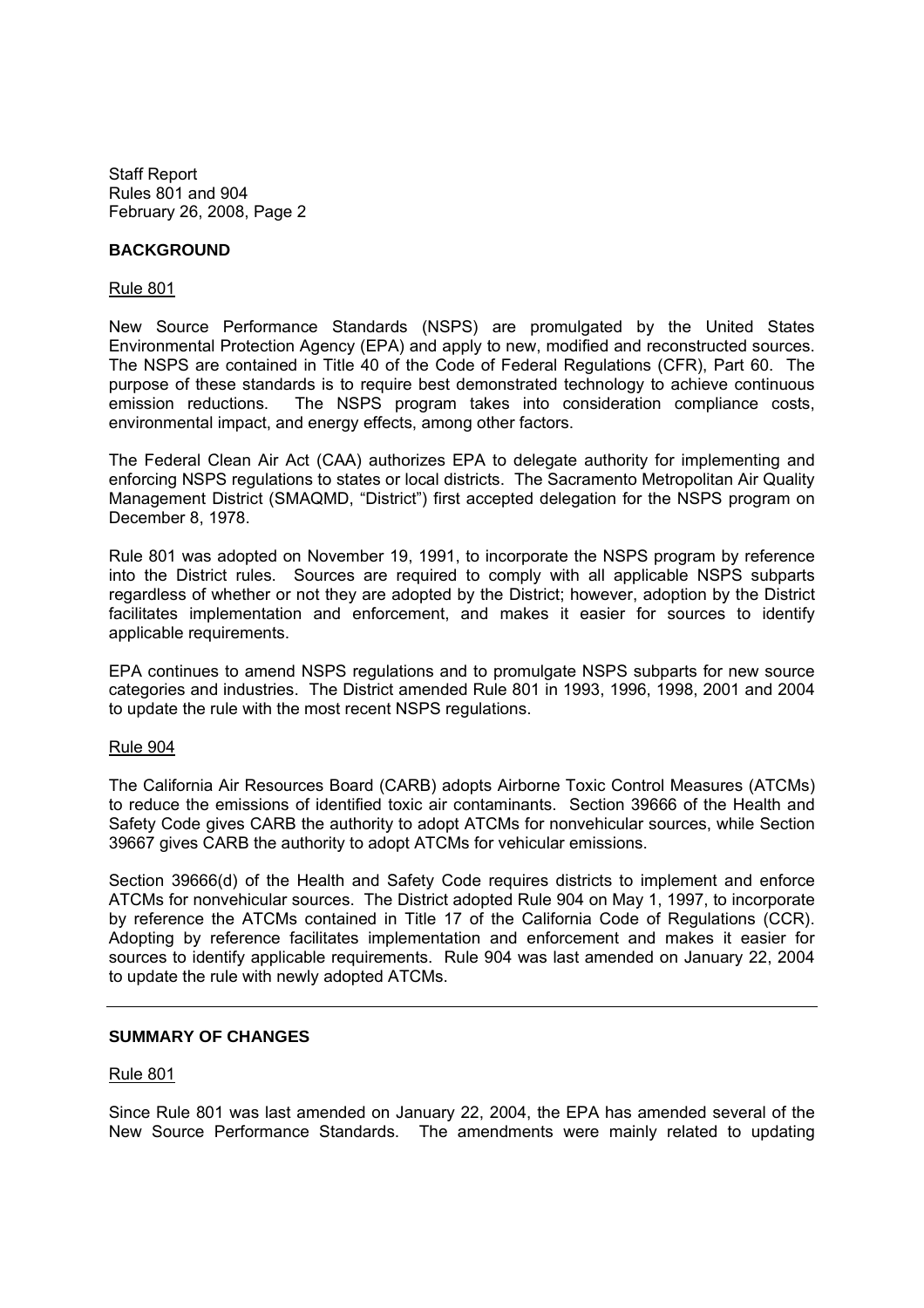emission standards to match current technology, providing alternative compliance methods, or alternative testing and monitoring procedures. In addition, five new NSPS subparts – Subpart VVa (Equipment Leaks in Synthetic Organic Chemical Manufacturing), Subpart GGGa (Equipment Leaks in Petroleum Refining), Subpart EEEE (Other Solid Waste Incineration (OSWI) Units), Subpart KKKK (Stationary Combustion Turbines) and Subpart IIII (Stationary Compression Ignition (CI) Internal Combustion (IC) Engines) – were promulgated.

Currently, there are no OSWI units (new subpart EEEE) or petroleum refineries (new subpart GGGa) within the District, and no permit applications for these types of units are pending. Because there are approximately 1,350 stationary CI engines and 26 stationary combustion turbines under permit in the District, there likely will be new sources of these types that will become subject to subparts IIII and KKKK.

Subpart IIII applies to stationary CI engines whose construction, modification or reconstruction commenced after July 11, 2005. For fire pump engines, and for engines manufactured prior to April 1, 2006, this subpart applies only if the engine is modified or reconstructed after July 11, 2005. Additionally, manufacturers of 2007 model year or later engines with a displacement of less than 30 liters per cylinder, including agricultural engines, are required to comply with the federal nonroad CI Engine Certification Standards, which are essentially the same as California Off-Road CI Engine Certification Standards.

Subpart KKKK applies to stationary combustion turbines with a maximum heat input equal to or greater than 10 mmBtu/hr, based on higher heating value of the fuel used, that commence construction, modification, or reconstruction after February 18, 2005. The stationary combustion turbines subject to this subpart are exempt from the requirements of subpart GG, which applies to turbines greater with a maximum heat input greater than or equal to 10 mmBtu/hr, based on lower heating value of the fuel used. The NOx emissions standards for subpart KKKK, which depend on the maximum heat input, fuel, application, and location of the turbine, range from 15 ppm (for  $> 850$  mmBtu/hr firing natural gas) to 150 ppm (for  $\leq 50$ mmBtu/hr firing fuels other than natural gas).

Several stationary sources in the District have emission units that are subject to standards that have been amended. Three sources (Campbell Soup Supply, Carson Energy, and UC Davis Medical Center) have boilers that are subject to subpart Dc. Five sources (Carson Energy, Sacramento Cogeneration Authority, Sacramento Power Authority, SMUD Cosumnes Power Plant, and UC Davis Medical Center) have gas turbines that are subject to subpart GG. Two sources (Sacramento City Landfill and Kiefer Landfill) are subject to subpart WWW. One source (Procter & Gamble) has chemical process units that are subject to subpart VV. If new chemical process units are constructed or if the existing units undergo modification or reconstruction in the future, they could become subject to the more stringent requirements of new subpart VVa.

The table in Appendix B lists the EPA actions on the NSPS program that have occurred since the last update to Rule 801 and briefly describes the requirements of each.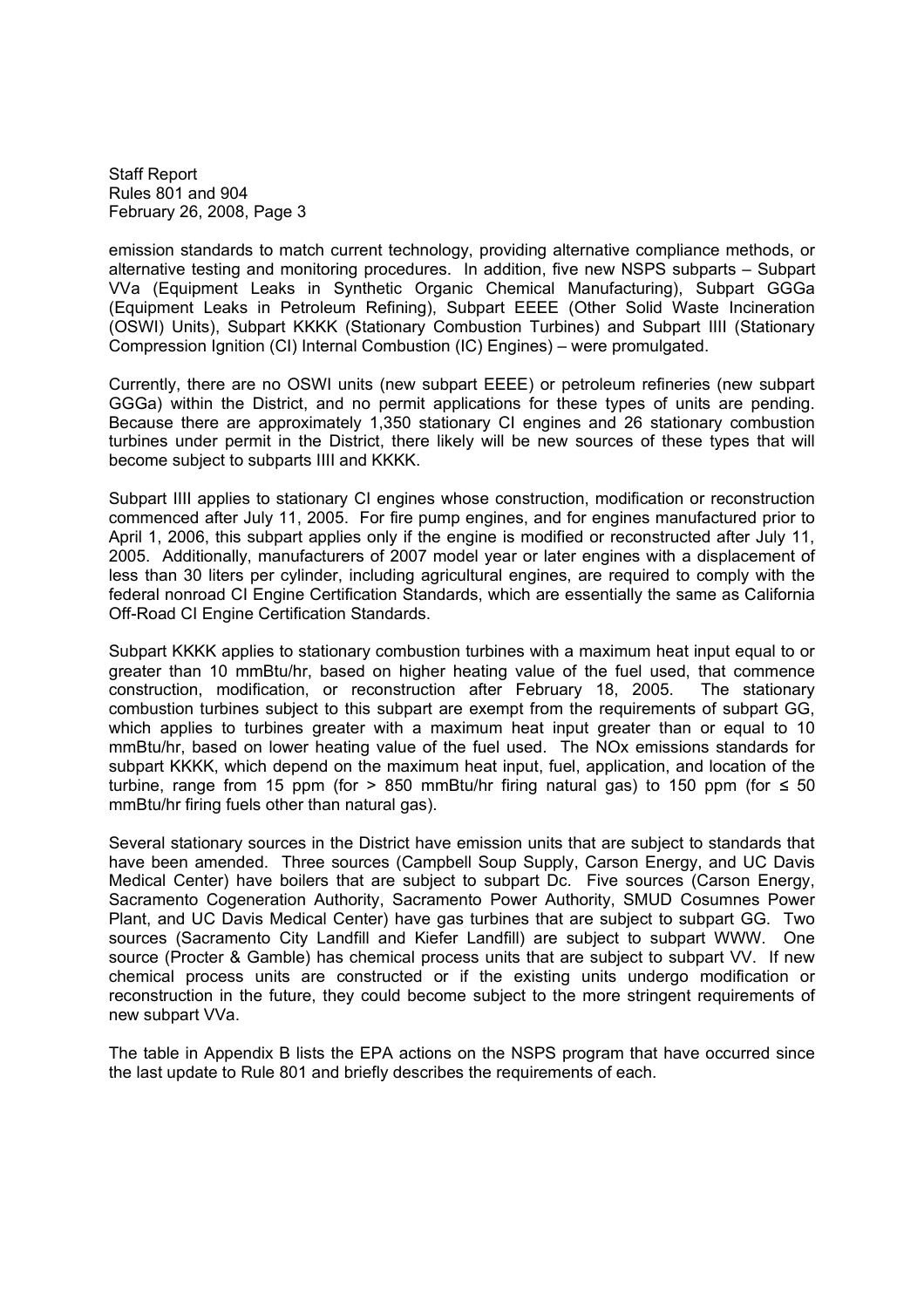#### Rule 904

Rule 904 was last amended on January 22, 2004. Since that time, CARB has adopted seven new ATCMs to control the emissions of toxic air contaminants from additional nonvehicular source categories, and two existing ATCMs were amended. The ATCM Section 93119 for limiting onboard incineration on cruise ships and oceangoing ships is not included in Rule 904 because Sacramento County has no coastline; therefore, this ATCM is not applicable to the District. The new and amended ATCMs (all in 17 CCR) that could potentially apply to sources within the District are described below.

The new ATCM Section 903101.5 for thermal spraying does not affect any currently known sources within the District. There are no permitted thermal spraying operations, and no permit applications for thermal spraying operations are pending.

The amended ATCM Section 93102 for chromium plating and chromic acid anodizing facilities is applicable to the five permitted decorative electroplating facilities within the District. In addition, this ATCM applies to any person who sells, supplies, offers for sale, uses, or manufactures for sale in California a chromium electroplating or chromic acid anodizing kit.

The amended ATCM Section 93109 for emissions of perchloroethylene (perc) from dry cleaning and water-repelling operations is applicable to the approximately 67 permitted perc dry cleaning operations in the District. In addition, this ATCM applies to any person who sells, distributes, installs, owns, or operates dry cleaning equipment that uses any solvent that contains perc.

The new ATCM Section 93114 is applicable to all nonvehicular diesel fuel offered, sold or supplied for use.

The new ATCM Section 93115 for stationary compression ignition (CI) engines is applicable to the approximately one prime power, 160 agricultural and 978 emergency standby stationary CI engines. In addition, this ATCM applies to any person who sells, offers for sale, leases or purchases a stationary CI engine with a rated brake horsepower greater than 50.

The new ATCM Section 93116 for diesel-fueled portable engines is applicable to the approximately 653 engines within the District that are registered in the Statewide Portable Equipment Registration Program. It is expected that additional portable engines will operate within the District and be subject to this ATCM.

The new ATCM Section 93117 is applicable to all diesel fuel offered, sold or supplied for use in intrastate diesel-electric locomotives and harborcraft.

The new ATCM Section 93118 for auxiliary diesel and diesel-electric engines operated on ocean-going vessels applies to very few, if any, vessels that currently navigate waterways within Sacramento County.

The table in Appendix C lists the CARB actions on the ATCM program that have occurred since the last update to Rule 904 and briefly describes the requirements of each.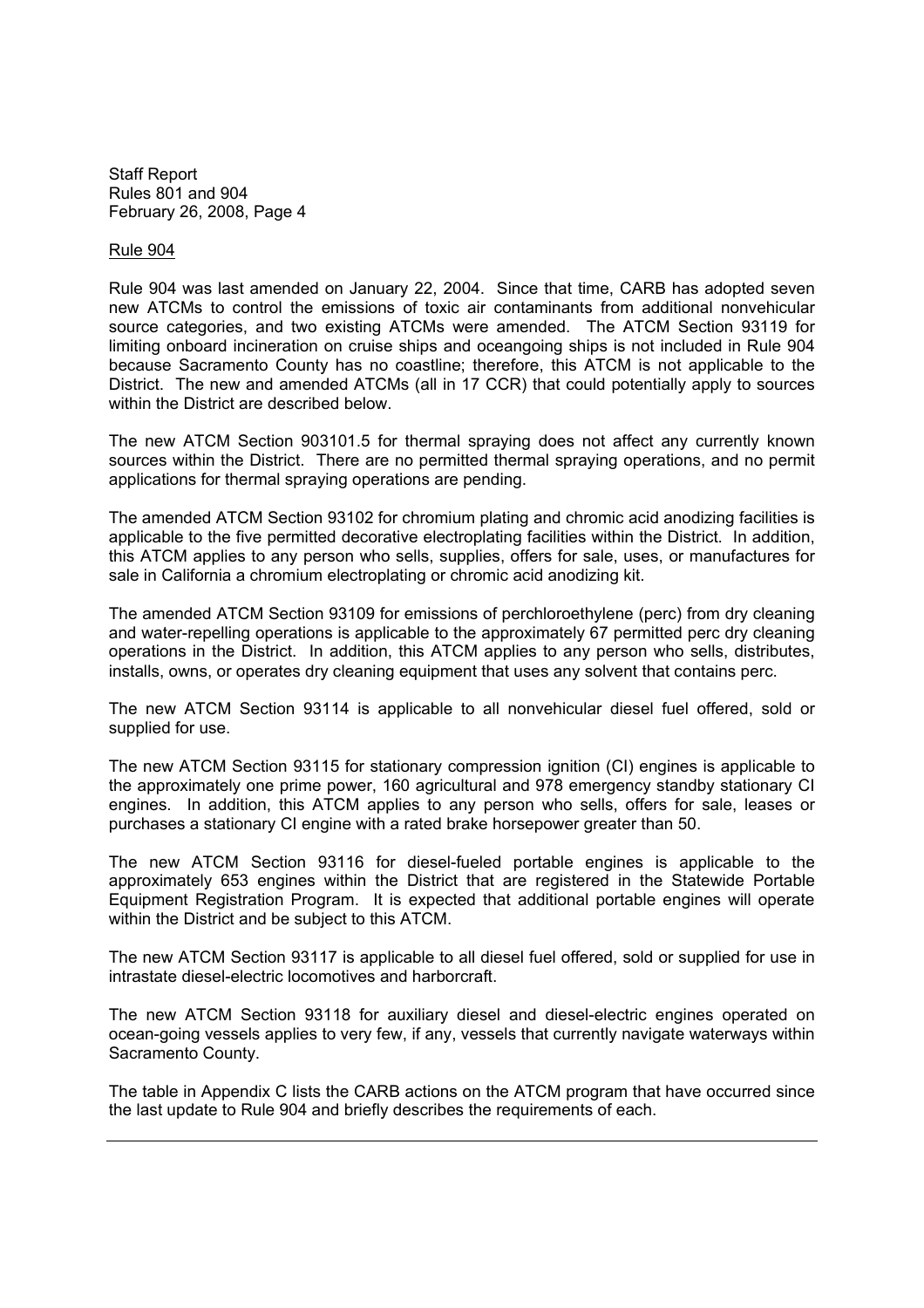#### **SOCIOECONOMIC IMPACT**

Sources must comply with the requirements included in Rules 801 and 904 whether or not the requirements are adopted by the District. The NSPS subparts included in Rule 801 are already in effect under federal regulations and are enforceable by U.S. EPA. The ATCMs included in Rule 904 are already in effect under state regulations and are enforceable by CARB and the District. The action of adopting these regulations by reference does not impose any additional requirements on affected sources. Therefore, there are no associated costs or socioeconomic impacts.

#### **ENVIRONMENTAL REVIEW AND COMPLIANCE**

Staff finds that the proposed amendments to Rules 801 and 904 are exempt from the California Environmental Quality Act (CEQA) as ministerial actions under Section 15268 of the State CEQA Guidelines.

#### **PUBLIC COMMENTS**

Staff held two workshops to discuss the amendments to Rule 801 and Rule 904. These workshops, which also included a discussion of proposed Rule 311, Registration Fees for Agricultural Compression Ignition Engines, were held on February 11, 2008 in Wilton and February 12, 2008 in Walnut Grove. The workshop notice was mailed to all persons who have requested rulemaking notices and to all addresses on the Sacramento County Agricultural Commissioner's list of pesticide users. The notice was also distributed by the Sacramento County Farm Bureau by e-mail. In addition, the amended rules were submitted to the U.S. EPA and CARB for review.

To date, staff has not received any comments. Comments that are received after the final distribution of this staff report will be presented at the Board hearing.

### **FINDINGS**

The California Health and Safety Code, Division 26, Air Resources, requires local districts to comply with a rule adoption protocol as set forth in Section 40727 of the Code. This section has been revised through legislative mandate to contain six findings that the District must make when developing, amending, or repealing a rule. These findings, effective January 1, 1992, and their definitions are listed in the following tables: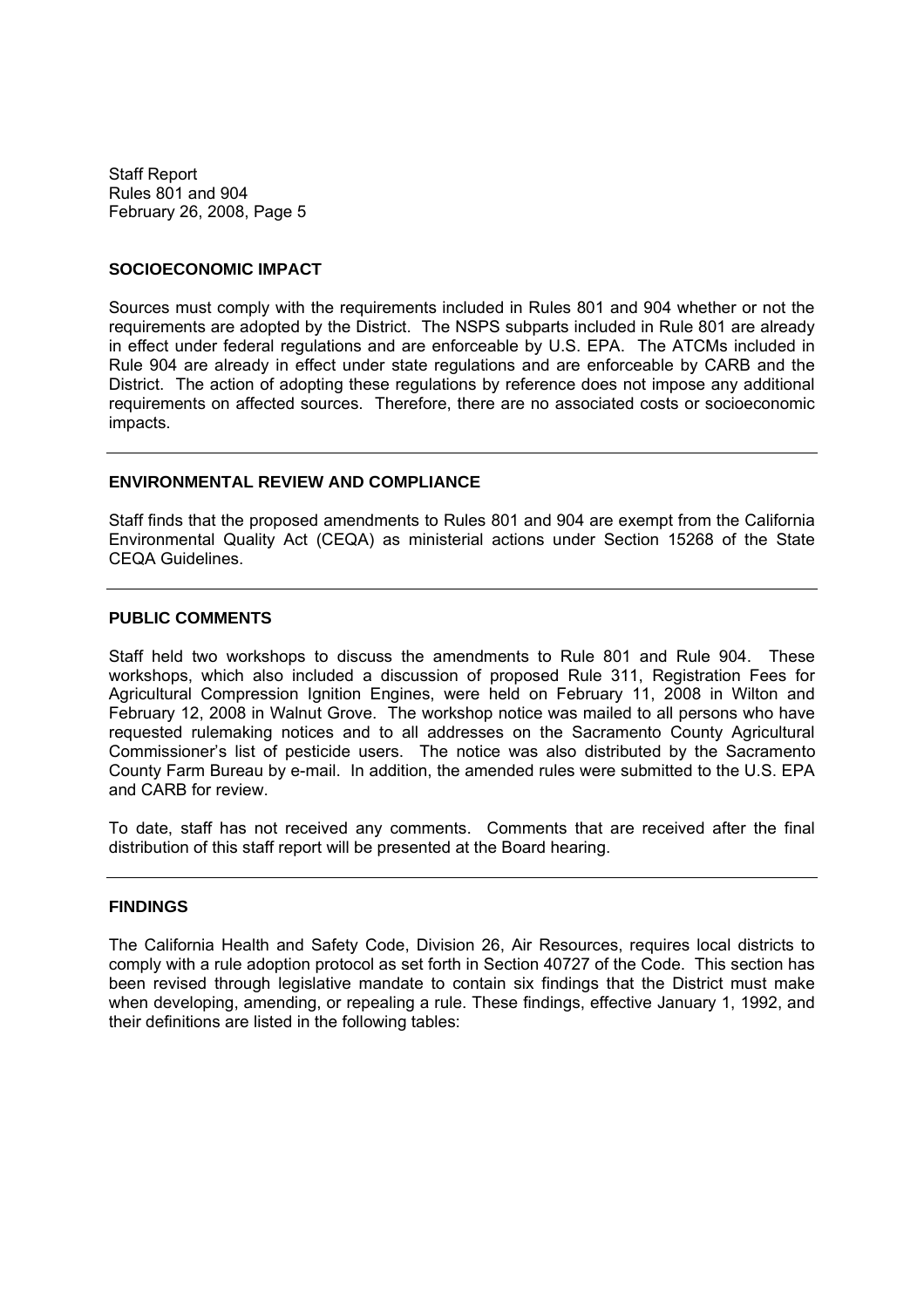| <b>Finding</b>                                                                                                                                                                                                                                                                                                       | <b>Finding Determination</b>                                                                                                                                                                                                                                                                              |
|----------------------------------------------------------------------------------------------------------------------------------------------------------------------------------------------------------------------------------------------------------------------------------------------------------------------|-----------------------------------------------------------------------------------------------------------------------------------------------------------------------------------------------------------------------------------------------------------------------------------------------------------|
| Authority: The District must find that a provision of law<br>or of a state or federal regulation permits or requires the<br>District to adopt, amend, or repeal the rule.                                                                                                                                            | The District is authorized to adopt and amend Rule 801<br>by California Health and Safety Code (HSC) Sections<br>40001, 40702, and 41010. The U.S. EPA has delegated<br>to the District the authority to implement and enforce the<br>NSPS program [40 CFR 60.4(d)(2)(vi)]. [HSC Section<br>40727(b)(2)]. |
| Necessity: The District must find that the rulemaking<br>demonstrates that a need exists for the rule, or for its<br>amendment or repeal.                                                                                                                                                                            | Amending Rule 801 allows the District to incorporate the<br>most recent standards, which facilitates implementation<br>and enforcement and makes it easier for sources to<br>identify applicable requirements. [HSC Section<br>40727(b)(1)].                                                              |
| <b>Clarity:</b> The District must find that the rule is written or<br>displayed so that its meaning can be easily understood<br>by the persons directly affected by it.                                                                                                                                              | The District has reviewed the rule and determined that it<br>can be understood by the affected industries. In<br>addition, the record contains no evidence that people<br>directly affected by the rule cannot understand the rule.<br>[HSC Section 40727(b)(3)].                                         |
| Consistency: The rule is in harmony with, and not in<br>conflict with or contradictory to, existing statutes, court<br>decisions, or state or federal regulations.                                                                                                                                                   | The amendments are adopted by reference to 40 CFR<br>Part 60; therefore, they are in harmony with existing<br>federal regulations, and do not conflict with existing<br>statutes or court decisions. [HSC Section 40727(b)(4)].                                                                           |
| <b>Non-Duplication:</b> The District must find that either: 1)<br>The rule does not impose the same requirements as an<br>existing state or federal regulation; or 2) that the<br>duplicative requirements are necessary or proper to<br>execute the powers and duties granted to, and imposed<br>upon the District. | No state rule or regulation similarly applies to affected<br>sources. Although the amendments duplicate federal<br>regulations, they are necessary and proper to allow the<br>District to retain its delegated authority to implement and<br>enforce the NSPS program. [HSC Section 40727(b)(5)].         |
| Reference: The District must refer to any statute, court<br>decision, or other provision of law that the District<br>implements, interprets, or makes specific by adopting,<br>amending or repealing the rule.                                                                                                       | In amending Rule 801, the District is implementing<br>Section 111(c) of the federal Clean Air Act, as amended<br>in 1990, which authorizes state adoption of the NSPS<br>program. [HSC Section 40727(b)(6)].                                                                                              |
| Additional Informational Requirements: In complying<br>with HSC Section 40727.2, the District must identify all<br>federal requirements and District rules that apply to the<br>same equipment or source type as the proposed rule or<br>amendments.                                                                 | HSC Section 40727.2(g) exempts amended rules that<br>are verbatim incorporations by reference of the federal<br>NSPS from the requirements imposed by 40727.2(a)-(f).<br>[HSC Section 40727.2].                                                                                                           |

# **Rule 801 – Required Findings**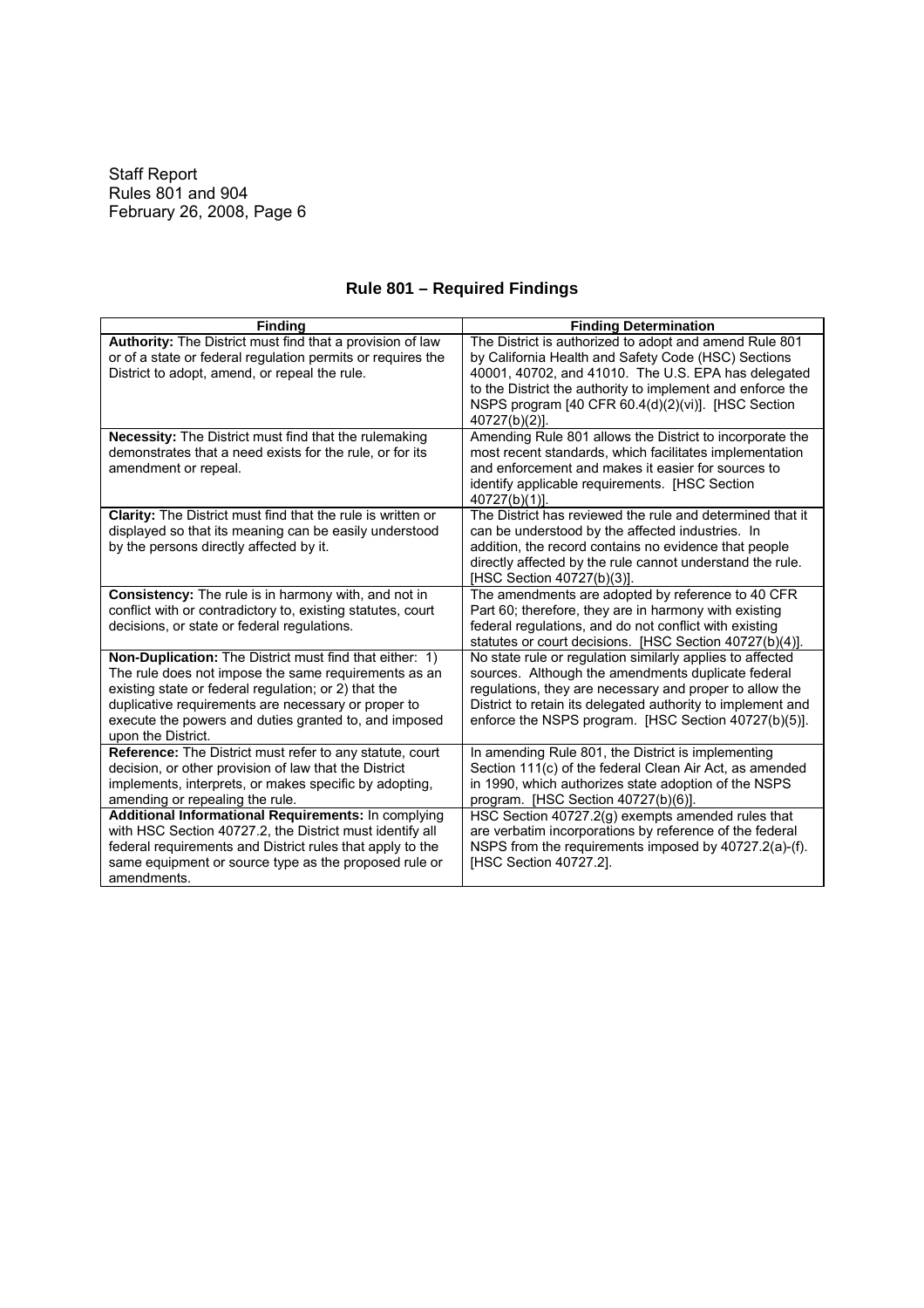| <b>Finding</b>                                                                                               | <b>Finding Determination</b>                                                                                    |
|--------------------------------------------------------------------------------------------------------------|-----------------------------------------------------------------------------------------------------------------|
| Authority: The District must find that a provision of law                                                    | The District is authorized to adopt and amend Rule 904                                                          |
| or of a state or federal regulation permits or requires the                                                  | by California Health and Safety Code (HSC) Sections                                                             |
| District to adopt, amend, or repeal the rule.                                                                | 39666(d), 40702 and 41010. [HSC Section 40727(b)(2)].                                                           |
| <b>Necessity:</b> The District must find that the rulemaking                                                 | Amending Rule 904 allows the District to incorporate the                                                        |
| demonstrates that a need exists for the rule, or for its                                                     | most recent ATCMs, which facilitates implementation and                                                         |
| amendment or repeal.                                                                                         | enforcement as required by HSC Section 39666(d).                                                                |
|                                                                                                              | [HSC Section 40727(b)(1)].                                                                                      |
| <b>Clarity:</b> The District must find that the rule is written or                                           | The District has reviewed the rule and determined that it                                                       |
| displayed so that its meaning can be easily understood<br>by the persons directly affected by it.            | can be understood by the affected sources. In addition,<br>the record contains no evidence that people directly |
|                                                                                                              | affected by the rule cannot understand the rule. [HSC                                                           |
|                                                                                                              | Section 40727(b)(3)].                                                                                           |
| <b>Consistency:</b> The rule is in harmony with, and not in                                                  | The amendments are adopted by reference to the state                                                            |
| conflict with or contradictory to, existing statutes, court                                                  | regulations contained in Title 17, Division 3, Chapter 1,                                                       |
| decisions, or state or federal regulations.                                                                  | Subchapter 7.5 of the California Code of Regulations;                                                           |
|                                                                                                              | therefore, they are in harmony with existing state                                                              |
|                                                                                                              | regulations, and do not conflict with federal regulations,                                                      |
|                                                                                                              | existing statutes or court decisions. [HSC Section                                                              |
|                                                                                                              | $40727(b)(4)$ ].                                                                                                |
| Non-Duplication: The District must find that either: 1)                                                      | Although the amendments duplicate state regulations,                                                            |
| The rule does not impose the same requirements as an                                                         | they are necessary and proper to allow the District to                                                          |
| existing state or federal regulation; or 2) that the                                                         | implement and enforce the ATCMs as required by HSC                                                              |
| duplicative requirements are necessary or proper to<br>execute the powers and duties granted to, and imposed | Section 39666(d). [HSC Section 40727(b)(5)].                                                                    |
| upon the District.                                                                                           |                                                                                                                 |
| Reference: The District must refer to any statute, court                                                     | In amending Rule 904, the District is making specific its                                                       |
| decision, or other provision of law that the District                                                        | power and duties under HSC Section 39666(d). [HSC                                                               |
| implements, interprets, or makes specific by adopting,                                                       | Section 40727(b)(6)].                                                                                           |
| amending or repealing the rule.                                                                              |                                                                                                                 |
| Additional Informational Requirements: In complying                                                          | HSC Section 40727.2(g) exempts amended rules that                                                               |
| with HSC Section 40727.2, the District must identify all                                                     | are verbatim incorporations by reference of the state                                                           |
| federal requirements and District rules that apply to the                                                    | ATCMs from the requirements imposed by 40727.2(a)-                                                              |
| same equipment or source type as the proposed rule or                                                        | (f). [HSC Section 40727.2].                                                                                     |
| amendments.                                                                                                  |                                                                                                                 |

# **Rule 904 – Required Findings**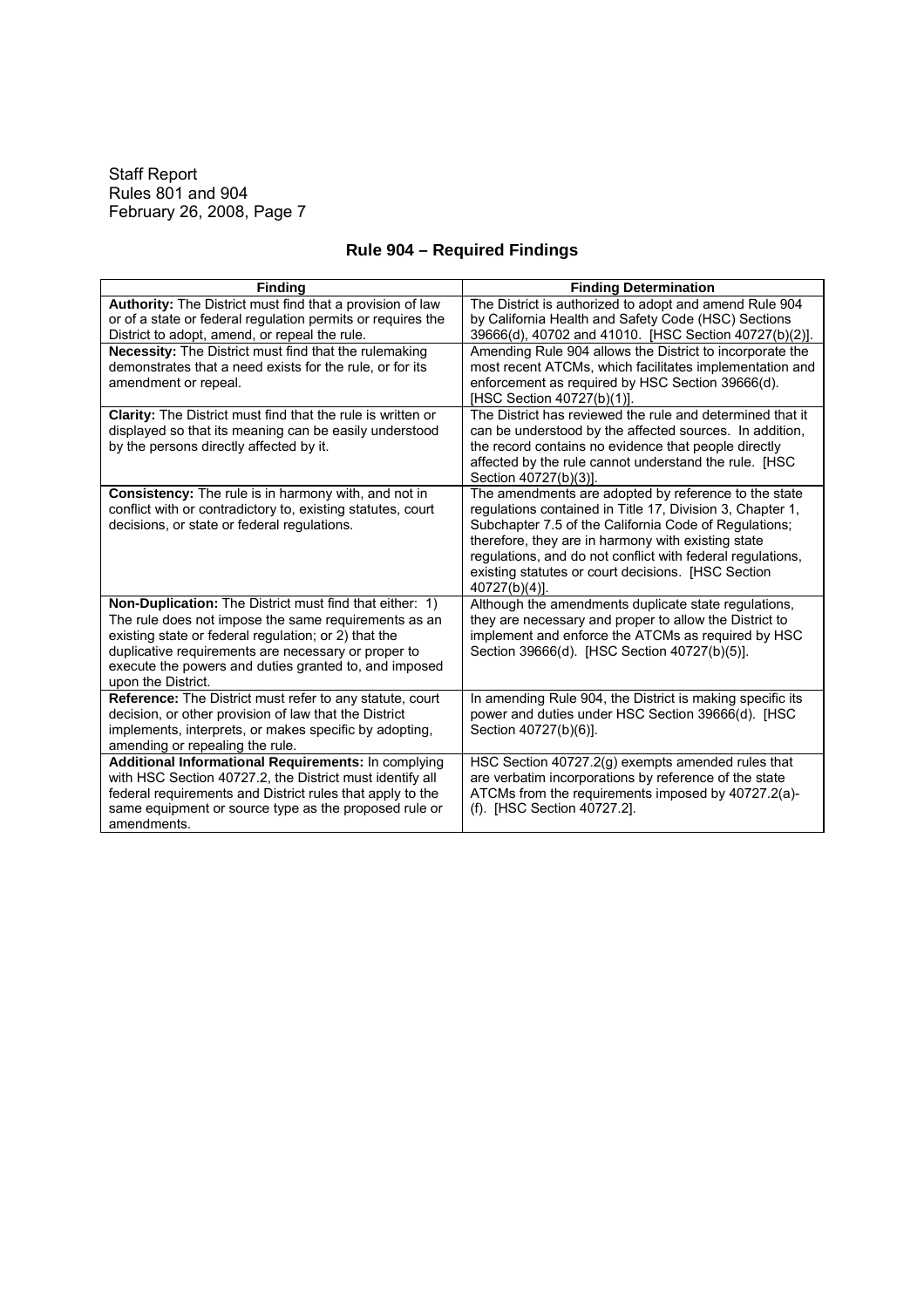# **APPENDIX A LIST OF CHANGES TO RULES**

| <b>Rule 801</b>                                                       |                                                                                                                                                                          |
|-----------------------------------------------------------------------|--------------------------------------------------------------------------------------------------------------------------------------------------------------------------|
| First Paragraph                                                       | The first sentence was revised to show that the District is adopting the<br>provisions of 40 CFR Part 60 that are in effect on the date these<br>amendments are adopted. |
| Subparts A, D, Da, Db, Dc,<br>E, Eb, J, AA, AAa, BB, GG,<br>WWW, CCCC | Revised to show the date and Federal Register citation of the most recent<br>amendment to each of these subparts.                                                        |
| Subparts VV, GGG                                                      | Revised titles and date to reflect most recent amendments to these<br>subparts.                                                                                          |
| <b>Subpart VVa</b>                                                    | New subpart added.                                                                                                                                                       |
| <b>Subpart GGGa</b>                                                   | New subpart added.                                                                                                                                                       |
| <b>Subpart EEEE</b>                                                   | New subpart added.                                                                                                                                                       |
| Subpart IIII                                                          | New subpart added                                                                                                                                                        |
| <b>Subpart KKKK</b>                                                   | New subpart added.                                                                                                                                                       |
| <b>Rule 904</b>                                                       |                                                                                                                                                                          |
| First Paragraph                                                       | Revised to show that the District is adopting the provisions of 17 CCR that<br>are in effect on the date these amendments are adopted.                                   |
| 3. Section 93101.5                                                    | New ATCM added.                                                                                                                                                          |
| 34. Section 93102                                                     | Title and operative date revised to reflect most recent amendment of the<br>ATCM.                                                                                        |
| 45. Section 93103                                                     | Renumbered.                                                                                                                                                              |
| 56. Section 93104                                                     | Renumbered.                                                                                                                                                              |
| 67. Section 93105                                                     | Renumbered.                                                                                                                                                              |
| 78. Section 93106                                                     | Renumbered                                                                                                                                                               |
| 89. Section 93107                                                     | Renumbered.                                                                                                                                                              |
| 910. Section 93108                                                    | Renumbered.                                                                                                                                                              |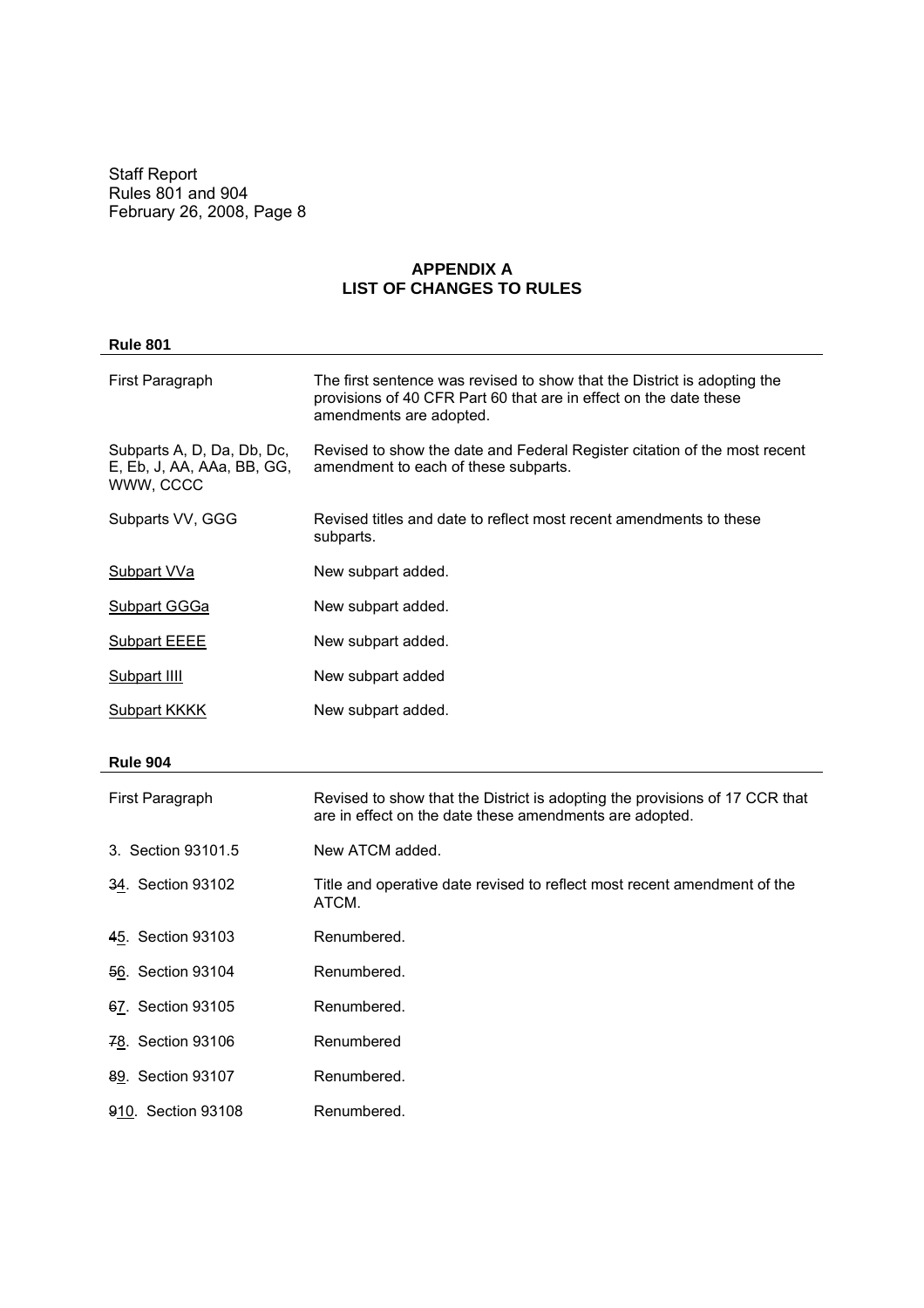| 4011. Section 93108.5      | Renumbered.                                                                       |
|----------------------------|-----------------------------------------------------------------------------------|
| 4412. Section 93109        | Title and operative date revised to reflect most recent amendment of the<br>ATCM. |
| 4213. Section 93110        | Renumbered.                                                                       |
| 4314. Section 93111        | Renumbered.                                                                       |
| <b>1415. Section 93112</b> | Renumbered.                                                                       |
| <b>4516. Section 93113</b> | Renumbered.                                                                       |
| 17. Section 93114          | New ATCM added.                                                                   |
| 18. Section 93115          | New ATCM added.                                                                   |
| 19. Section 93116          | New ATCM added.                                                                   |
| 20. Section 93117          | New ATCM added.                                                                   |
| 21. Section 93118          | New ATCM added.                                                                   |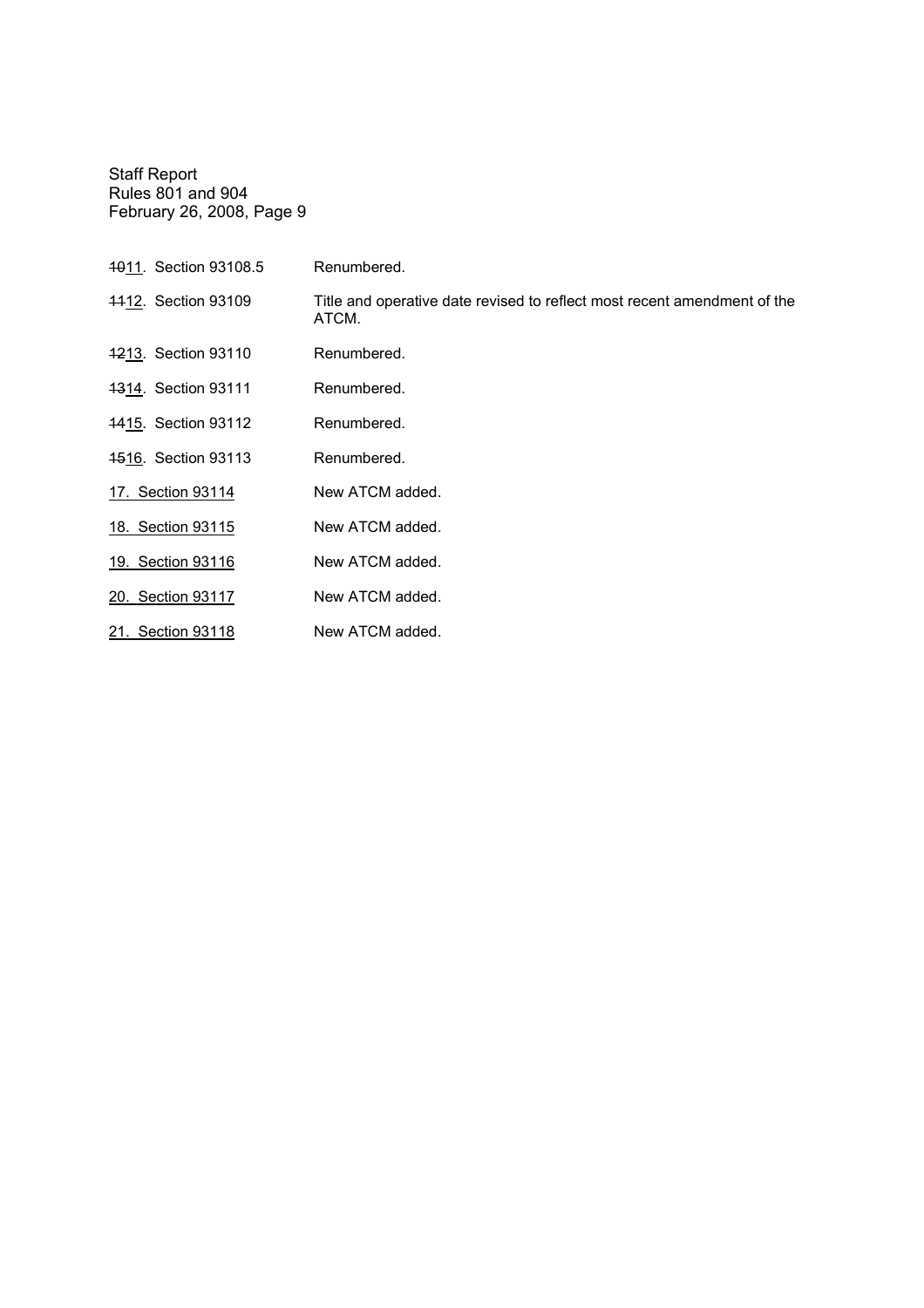## **APPENDIX B LIST OF NSPS AMENDMENTS**

| <b>Federal Register Citation</b> | <b>Affected Subparts</b> | <b>Summary of Action</b>                                                                         |
|----------------------------------|--------------------------|--------------------------------------------------------------------------------------------------|
| 69FR1802                         | Appendix B               | EPA amended Appendix B by adding new                                                             |
| January 12, 2004                 |                          | Performance Specification 11, which establishes                                                  |
|                                  |                          | the required initial installation and performance                                                |
|                                  |                          | procedures for evaluating the acceptability of a                                                 |
|                                  |                          | particulate matter (PM) continuous emission                                                      |
|                                  |                          | monitoring system (CEMS). This specification                                                     |
|                                  |                          | does not apply to the evaluation of the ongoing                                                  |
| 69FR1816                         | Appendix F               | performance of a PM CEMS.<br>EPA amended Appendix F by adding Procedure 2,                       |
| January 12, 2004                 |                          | which establishes the minimum requirements for                                                   |
|                                  |                          | evaluating the effectiveness of quality control (QC)                                             |
|                                  |                          | and quality assurance (QA) procedures and the                                                    |
|                                  |                          | quality of data produced by a continuous emission                                                |
|                                  |                          | monitoring system (CEMS). This procedure                                                         |
|                                  |                          | applies to PM CEMS used for continuously                                                         |
|                                  |                          | determining emissions standards or permit                                                        |
|                                  |                          | compliance.                                                                                      |
| 69FR41346                        | A, GG                    | EPA amended subpart GG to include several                                                        |
| July 8, 2004                     |                          | acceptable alternative testing and monitoring                                                    |
|                                  |                          | procedures. The amendments reflect changes in                                                    |
|                                  |                          | NOx emission control technologies and turbine                                                    |
|                                  |                          | design since the standards were promulgated.                                                     |
|                                  |                          |                                                                                                  |
|                                  |                          | EPA amended subpart A to incorporate by                                                          |
|                                  |                          | reference several ASTM standards associated                                                      |
|                                  |                          | with changes to subpart GG.                                                                      |
| 70FR8523                         | AA, AAa                  | EPA amended the monitoring requirements to                                                       |
| February 22, 2005                |                          | allow use of a bag leak detection system as an                                                   |
|                                  |                          | alternative to a continuous opacity monitoring<br>system (COMS). Minor typographical errors were |
|                                  |                          | corrected. None of the amendments affected a                                                     |
|                                  |                          | compliance standard, reporting requirement or                                                    |
|                                  |                          | recordkeeping requirement.                                                                       |
| 70FR28649                        | A, B, Da                 | EPA amended subparts A, B and Da by revising                                                     |
| May 18, 2005                     |                          | and adding paragraphs to the definitions,                                                        |
|                                  |                          | incorporation by reference section and                                                           |
|                                  |                          | recordkeeping requirements related to the                                                        |
|                                  |                          | finalization of mercury emission standards for new                                               |
|                                  |                          | and existing coal-fired electric utility steam                                                   |
|                                  |                          | generating units. Mercury emissions are to be                                                    |
|                                  |                          | determined by operating a CEMS or an                                                             |
|                                  |                          | appropriately long-term method (sorbent trap) as                                                 |
|                                  |                          | allowed.                                                                                         |
| 70FR55568                        | CCCC                     | EPA amended subpart CCCC to revise definitions                                                   |
| September 22, 2005               |                          | of waste (solid, commercial or industrial) and                                                   |
|                                  |                          | commercial and industrial solid waste incineration                                               |
|                                  |                          | (CISWI) units to more clearly delineate those units                                              |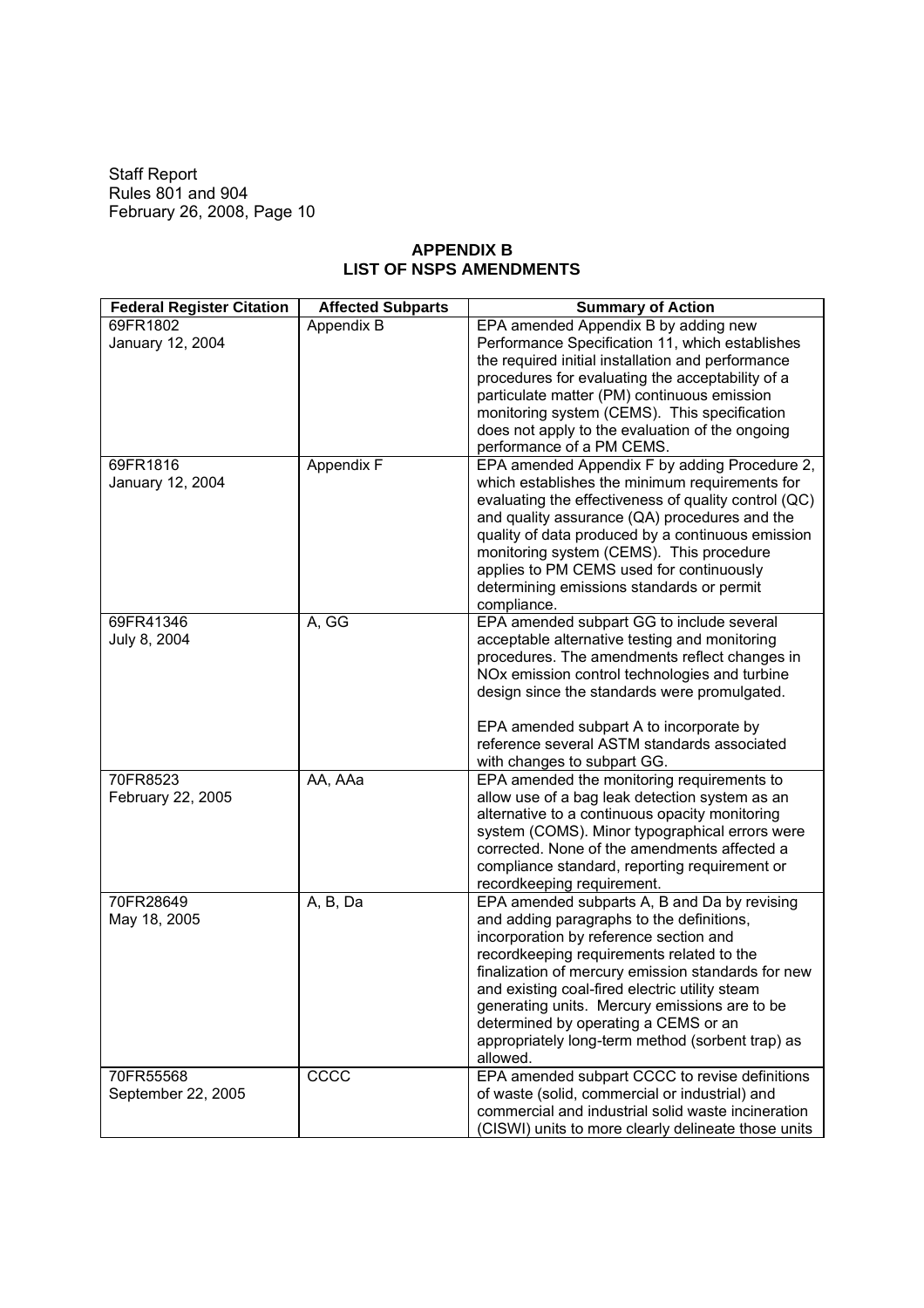| <b>Federal Register Citation</b> | <b>Affected Subparts</b> | <b>Summary of Action</b>                             |
|----------------------------------|--------------------------|------------------------------------------------------|
|                                  |                          | with waste energy recovery and without waste         |
|                                  |                          | energy recovery. The amendment did not include       |
|                                  |                          | standards for those units with only waste heat       |
|                                  |                          | recovery in the CISWI source category.               |
| 70FR74679                        | Dc                       | EPA revised subpart Dc to correct the definition of  |
| December 16, 2005                |                          | "annual capacity factor".                            |
| 70FR74870                        | A, EEEE                  | EPA promulgated a new subpart EEEE, which            |
| December 16, 2005                |                          | established performance standards for new other      |
|                                  |                          | solid waste incineration (OSWI) units.               |
|                                  |                          | This subpart is applicable to units for which        |
|                                  |                          | construction commenced after December 9, 2004        |
|                                  |                          | or for which modification or reconstruction was      |
|                                  |                          | commenced on or after June 16, 2006. Subpart         |
|                                  |                          | EEEE requires affected units to meet emission        |
|                                  |                          | limits for cadmium, carbon monoxide,                 |
|                                  |                          | dioxins/furans, hydrogen chloride, lead, mercury,    |
|                                  |                          | opacity, NOx, PM and sulfur dioxide. In addition,    |
|                                  |                          | subpart EEEE contains requirements for               |
|                                  |                          | performance testing, monitoring, recordkeeping       |
|                                  |                          | and reporting.                                       |
| 71FR9453                         | GG                       | EPA amended subpart GG to include several            |
| February 24, 2006                |                          | acceptable alternative testing and monitoring        |
|                                  |                          | procedures.                                          |
| 71FR9866                         | Da, Db, Dc               | EPA amended emission limits for sulfur dioxide,      |
| February 27, 2006                |                          | NOx, and PM in subpart Da (electric utility steam    |
|                                  |                          | generating units); sulfur dioxide and PM in          |
|                                  |                          | subpart Db (industrial-commercial-institutional      |
|                                  |                          | steam generating units); and sulfur dioxide and      |
|                                  |                          | PM in subpart Dc (small industrial commercial-       |
|                                  |                          | institutional steam generating units). These         |
|                                  |                          | amended emission limits apply only to those units    |
|                                  |                          | that began construction, modification or             |
|                                  |                          | reconstruction after February 28, 2005. Also,        |
|                                  |                          | several technical clarifications and corrections     |
|                                  |                          | were made to clarify the applicability of the        |
|                                  |                          | subparts to combined cycle power plants.             |
| 71FR27324                        | E, Eb                    | EPA amended subparts E (incinerators) and Eb         |
| May 10, 2006                     |                          | (large municipal waste combustors) to update         |
|                                  |                          | emission standards to reflect the actual             |
|                                  |                          | performance levels being achieved by existing and    |
|                                  |                          | new municipal waste combustion (MWC) units.          |
|                                  |                          | The most significant revisions were made in the      |
|                                  |                          | cadmium and mercury emission limits.                 |
|                                  |                          | EPA also amended several operating,                  |
|                                  |                          | performance testing, and monitoring provisions to    |
|                                  |                          | clarify operator stand-in provisions; require        |
|                                  |                          | increased reliability from CEMS (95% data            |
|                                  |                          | reliability per calendar year & 90% data reliability |
|                                  |                          | per quarter); and allow CEMS to monitor PM or        |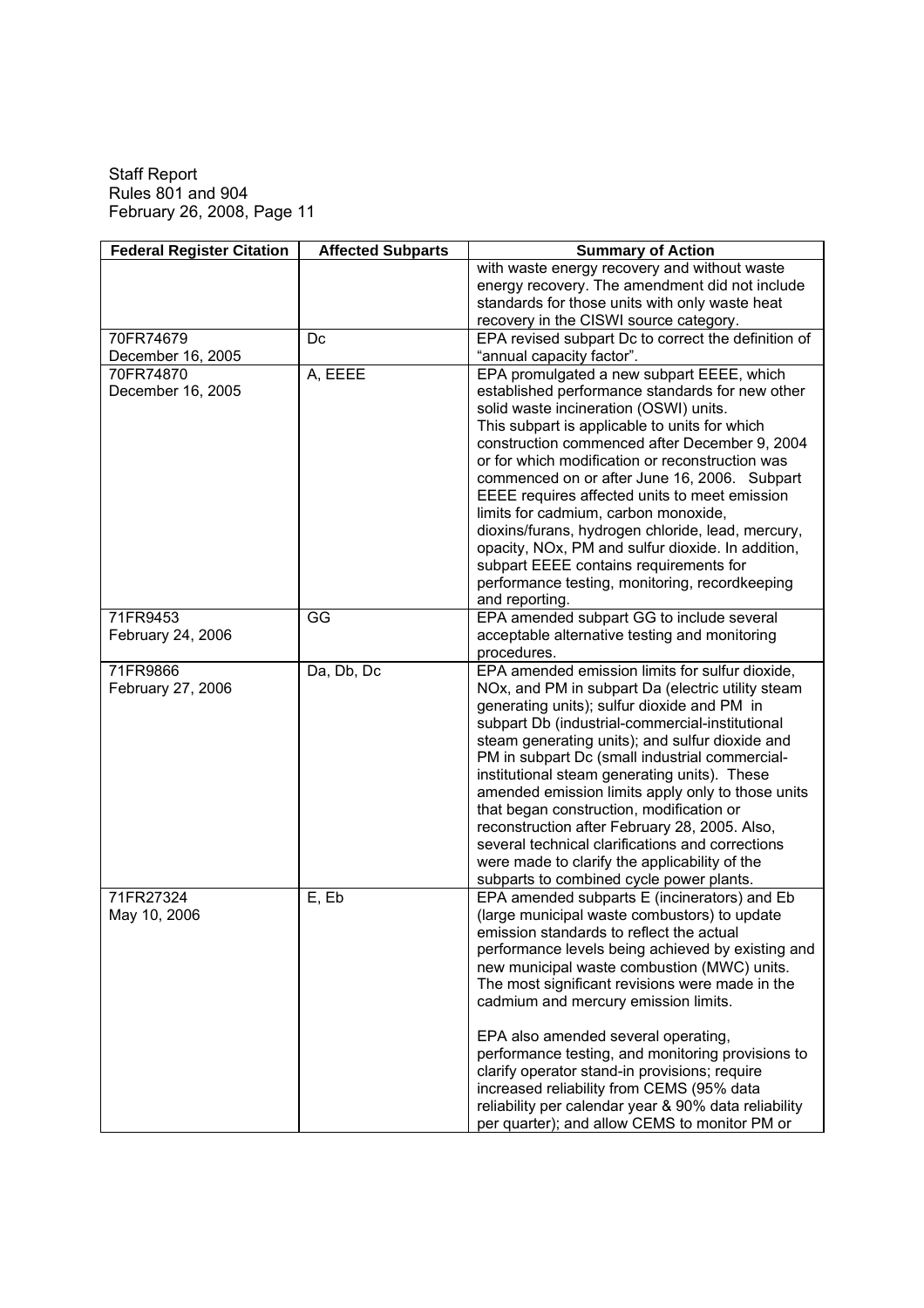| <b>Federal Register Citation</b> | <b>Affected Subparts</b> | <b>Summary of Action</b>                                                                                                                                                                                                                                                                                                                                                                                                                                                                                 |
|----------------------------------|--------------------------|----------------------------------------------------------------------------------------------------------------------------------------------------------------------------------------------------------------------------------------------------------------------------------------------------------------------------------------------------------------------------------------------------------------------------------------------------------------------------------------------------------|
|                                  |                          | mercury in place of stack testing. The<br>amendments require CEMS to generate at least<br>95 percent data availability on a calendar year                                                                                                                                                                                                                                                                                                                                                                |
|                                  |                          | basis and at least 90 percent availability per<br>quarter.                                                                                                                                                                                                                                                                                                                                                                                                                                               |
| 71FR31100<br>June 1, 2006        | A                        | EPA revised a minor error in wording in section<br>60.13. The revision did not affect a compliance<br>standard, reporting requirement, or a record                                                                                                                                                                                                                                                                                                                                                       |
| 71FR33388                        | Da, Db                   | keeping requirement.<br>EPA amended subpart Da to revise the definitions                                                                                                                                                                                                                                                                                                                                                                                                                                 |
| June 9, 2006                     |                          | of "coal", "coal-fired electric utility steam<br>generating unit", and "potential combustion<br>concentration." For subpart Db, a reference to<br>subpart section 60.40a was revised to 60.40Da for<br>consistency with reclassification that occurred on<br>August 30, 2005.                                                                                                                                                                                                                            |
| 71FR38482<br>July 6, 2006        | A, KKKK                  | EPA amended subpart A to incorporate by<br>reference additional ASTM methods related to<br>subpart KKKK.                                                                                                                                                                                                                                                                                                                                                                                                 |
|                                  |                          | EPA promulgated a new subpart KKKK, which<br>established performance standards for new<br>stationary combustion turbines. This subpart is<br>applicable to units for which construction,<br>modification or reconstruction commenced after<br>February 18, 2005. Turbines regulated under this<br>subpart are exempt from the requirements of<br>subpart GG. Heat recovery steam generators and<br>duct burners subject to this subpart are exempted<br>form the requirements of subparts Da, Db and Dc. |
|                                  |                          | Subpart KKKK requires turbines with a maximum<br>heat input equal to or exceeding 10.7 gigajoules<br>(10 mmBtu) per hour to meet emissions limits for<br>NOx and sulfur dioxide. In addition, subpart KKKK<br>contains requirements for performance testing,<br>monitoring, recordkeeping and reporting.                                                                                                                                                                                                 |
| 71FR39154<br>July 11, 2006       | A, IIII                  | EPA incorporated by reference an ASTM method<br>for determining gaseous compounds by extractive<br>direct interface Fourier Transform Infrared (FTIR)<br>Spectroscopy in subpart A. Subsequent<br>paragraphs were renumbered accordingly.                                                                                                                                                                                                                                                                |
|                                  |                          | EPA promulgated a new subpart IIII, which<br>established performance standards for new<br>stationary compression ignition (CI) internal<br>combustion engines (ICE). Subpart IIII is<br>applicable to engines, except fire pump engines,<br>whose construction, modification or reconstruction<br>commenced after July 11, 2005. For fire pump                                                                                                                                                           |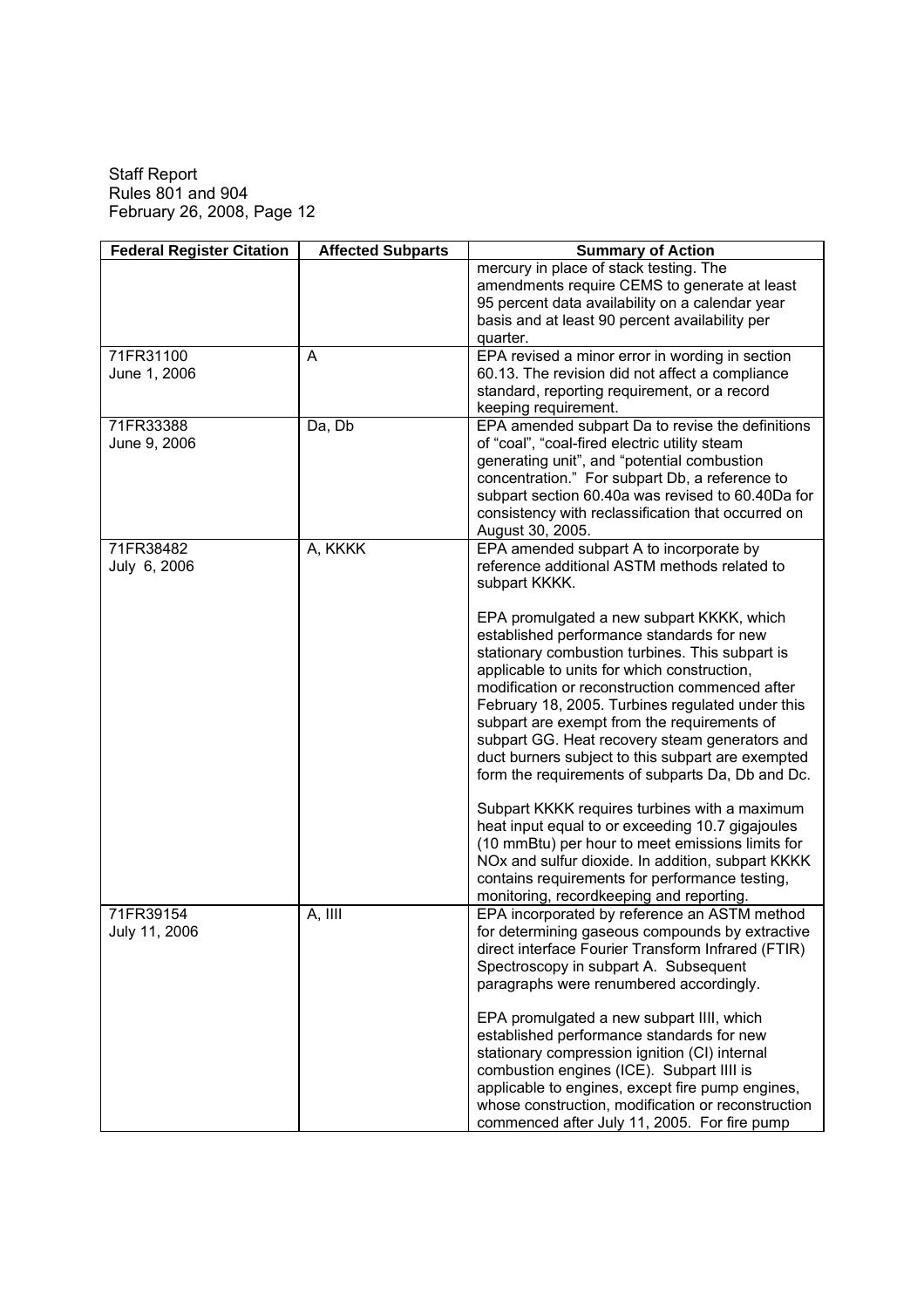| <b>Federal Register Citation</b> | <b>Affected Subparts</b> | <b>Summary of Action</b>                                                                                                                                                                                                                                                                                                                                                                                                                                                                                                                                                                                                                                                                                                                                                                              |
|----------------------------------|--------------------------|-------------------------------------------------------------------------------------------------------------------------------------------------------------------------------------------------------------------------------------------------------------------------------------------------------------------------------------------------------------------------------------------------------------------------------------------------------------------------------------------------------------------------------------------------------------------------------------------------------------------------------------------------------------------------------------------------------------------------------------------------------------------------------------------------------|
|                                  |                          | engines, and for engines manufactured prior to<br>April 1, 2006, this subpart applies only if the<br>engine is modified or reconstructed after July 11,<br>2005. Additionally, manufacturers of 2007 model<br>year or later engines with a displacement of less<br>than 30 liter per cylinder, including agricultural<br>engines, are required to comply with the federal<br>nonroad CI Engine Certification Standards.                                                                                                                                                                                                                                                                                                                                                                               |
|                                  |                          | Subpart IIII requires affected units to meet<br>emission limits for NOx, PM, carbon monoxide<br>and nonmethane hydrocarbons. In addition,<br>subpart IIII contains low sulfur diesel fuel usage<br>requirements. Finally, subpart IIII contains<br>requirements for performance testing,<br>recordkeeping and reporting.                                                                                                                                                                                                                                                                                                                                                                                                                                                                              |
| 71FR55119<br>September 21, 2006  | J, BB, WWW               | EPA amended subparts J (petroleum refineries),<br>BB (Kraft pulp mills), and WWW (municipal solid<br>waste landfills) to correct the equation for<br>determining coke burn-off rate; to remove an<br>inadvertent paragraph requiring CEMS be subject<br>to the quality assurance provision of Appendix F;<br>and to make Method 3C a required test method for<br>methane.                                                                                                                                                                                                                                                                                                                                                                                                                             |
| 71FR66681<br>November 16, 2006   | Db                       | EPA amended subpart Db to include a new<br>paragraph establishing a standard and several<br>reporting and recordkeeping requirements for<br>facility-specific NOx limits. Emission limits for<br>fossil fuel-only and simultaneous fossil fuel and<br>chemical byproduct/waste combustion were<br>established.                                                                                                                                                                                                                                                                                                                                                                                                                                                                                        |
| 71FR67802<br>November 24, 2006   | <b>EEEE</b>              | EPA amended Table 1 and Table 2 in subpart<br>EEEE to correct average time for opacity<br>measurements to be consistent with EPA Method<br>9.                                                                                                                                                                                                                                                                                                                                                                                                                                                                                                                                                                                                                                                         |
| 72FR27437<br>May 16, 2007        | A                        | EPA amended subpart A to allow source owners<br>or operators to petition extension of deadline(s) for<br>required initial or subsequent performance tests in<br>the event of a force majeure. A "force majeure" is<br>defined as an event that will be or has been<br>caused by circumstances beyond the control of<br>the affected facility, its contractors, or any entity<br>controlled by the affected facility that prevents the<br>owner or operator from complying with the<br>regulatory requirement to conduct performance<br>tests within the specified timeframe despite the<br>affected facility's best efforts to fulfill the<br>obligation. Examples of such events are acts of<br>nature, acts of war or terrorism, or equipment<br>failure or safety hazard beyond the control of the |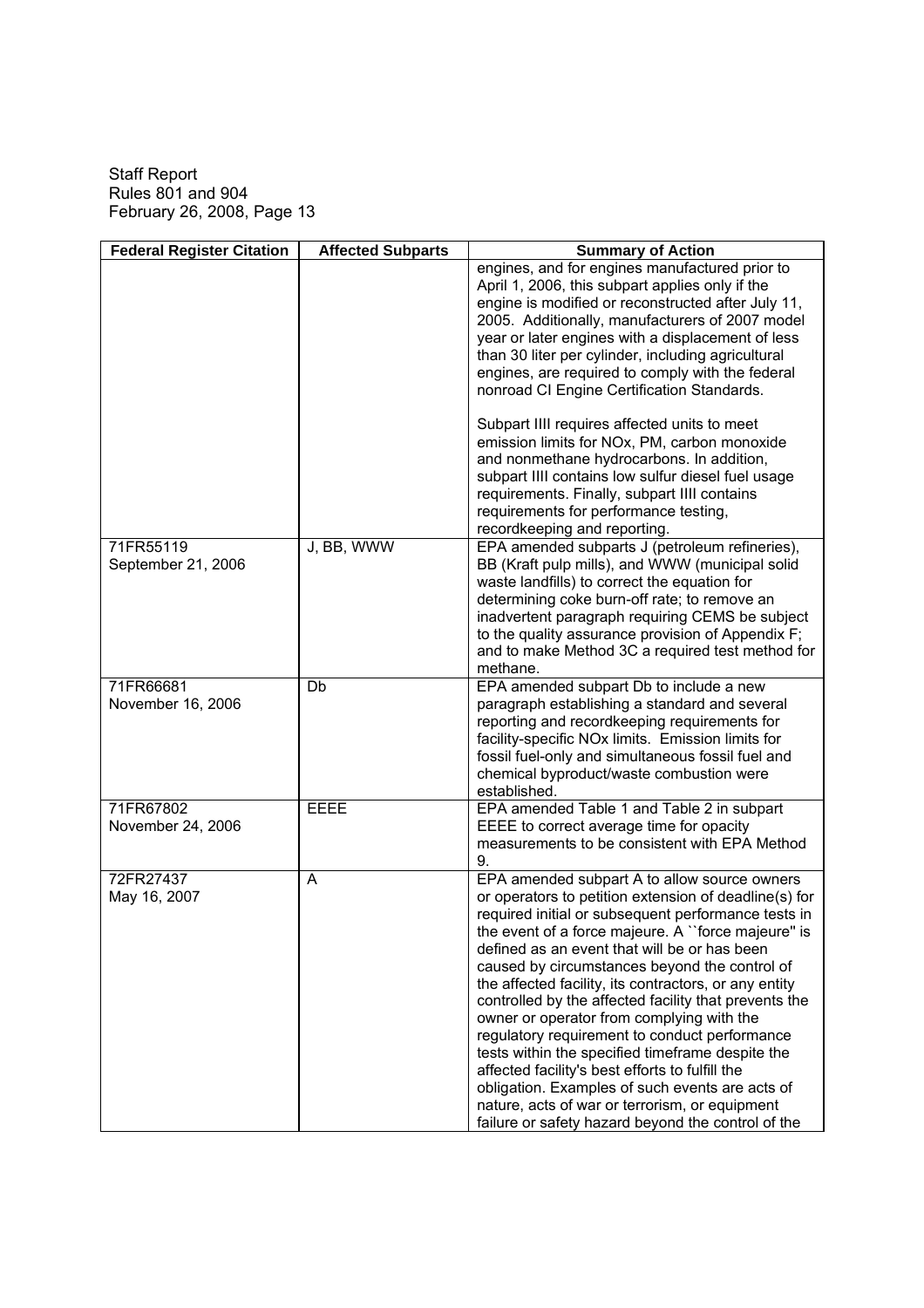| <b>Federal Register Citation</b> | <b>Affected Subparts</b>  | <b>Summary of Action</b>                                                                                                                                                                                                                                                                                                                                                                                                                                                                                                                                                                                                                                                                                                                                                                                                                                                               |
|----------------------------------|---------------------------|----------------------------------------------------------------------------------------------------------------------------------------------------------------------------------------------------------------------------------------------------------------------------------------------------------------------------------------------------------------------------------------------------------------------------------------------------------------------------------------------------------------------------------------------------------------------------------------------------------------------------------------------------------------------------------------------------------------------------------------------------------------------------------------------------------------------------------------------------------------------------------------|
|                                  |                           | affected facility.                                                                                                                                                                                                                                                                                                                                                                                                                                                                                                                                                                                                                                                                                                                                                                                                                                                                     |
| 72FR32710                        | A, D, Da, Db, Dc          | EPA amended subpart A to incorporate by                                                                                                                                                                                                                                                                                                                                                                                                                                                                                                                                                                                                                                                                                                                                                                                                                                                |
| June 13, 2007                    |                           | reference additional ASTM methods.                                                                                                                                                                                                                                                                                                                                                                                                                                                                                                                                                                                                                                                                                                                                                                                                                                                     |
|                                  |                           | EPA amended subparts D (fossil-fuel-fired steam<br>generators), Da, Db and Dc to add compliance<br>alternatives, and to revise certain recordkeeping<br>and reporting requirements. The amendment for<br>subpart Da allowed for two alternatives to<br>demonstrate compliance with the PM emissions<br>limit. The affected source can decide to monitor<br>PM control performance based on the opacity<br>level measured during the stack performance test;<br>or by using a predictive emissions model for an<br>electrostatic precipitator (ESP); or by using a bag<br>leak detection system on a fabric filter.<br>All parts were amended to include monitoring<br>alternatives to existing requirements to use COMS<br>for steam generating units burning gaseous fuels<br>or low sulfur fuel oils. Units subject to subpart D or<br>Da may elect to use CO CEMS in place of COMS. |
|                                  |                           | Units subject to subpart Db or Dc may elect to<br>either use a CO CEMS or to operate according to<br>a site-specific monitoring plan in place of using a<br>COMS. For parametric monitoring of PM<br>emissions, a grace period was provided to bring<br>the monitoring parameters back into range<br>established during the most recent PM emissions<br>performance test.                                                                                                                                                                                                                                                                                                                                                                                                                                                                                                              |
|                                  |                           | Finally, minor revisions were made to correct<br>typographical, printing, grammatical errors and<br>unintentional technical omissions.                                                                                                                                                                                                                                                                                                                                                                                                                                                                                                                                                                                                                                                                                                                                                 |
| 72FR51494<br>September 7, 2007   | Appendix A, B             | EPA amended Appendix A & B by adding two<br>optional test methods for determination of relative<br>accuracy of mercury monitoring systems installed<br>on combustion flue gas streams as required by<br>subpart Da.                                                                                                                                                                                                                                                                                                                                                                                                                                                                                                                                                                                                                                                                    |
| 72FR64860<br>November 16, 2007   | A, VV, VVa, GGG,<br>GGGa, | EPA promulgated new subparts VVa and GGGa,<br>which established new performance standards for<br>equipment leaks of VOC from the synthetic<br>organic chemicals manufacturing industry<br>(SOCMI), and from petroleum refineries,<br>respectively. Both subparts are applicable to units<br>for which construction, reconstruction or<br>modification commenced after November 7, 2006.<br>At the same time, EPA amended the existing<br>standards for equipment leaks of VOC in subparts                                                                                                                                                                                                                                                                                                                                                                                              |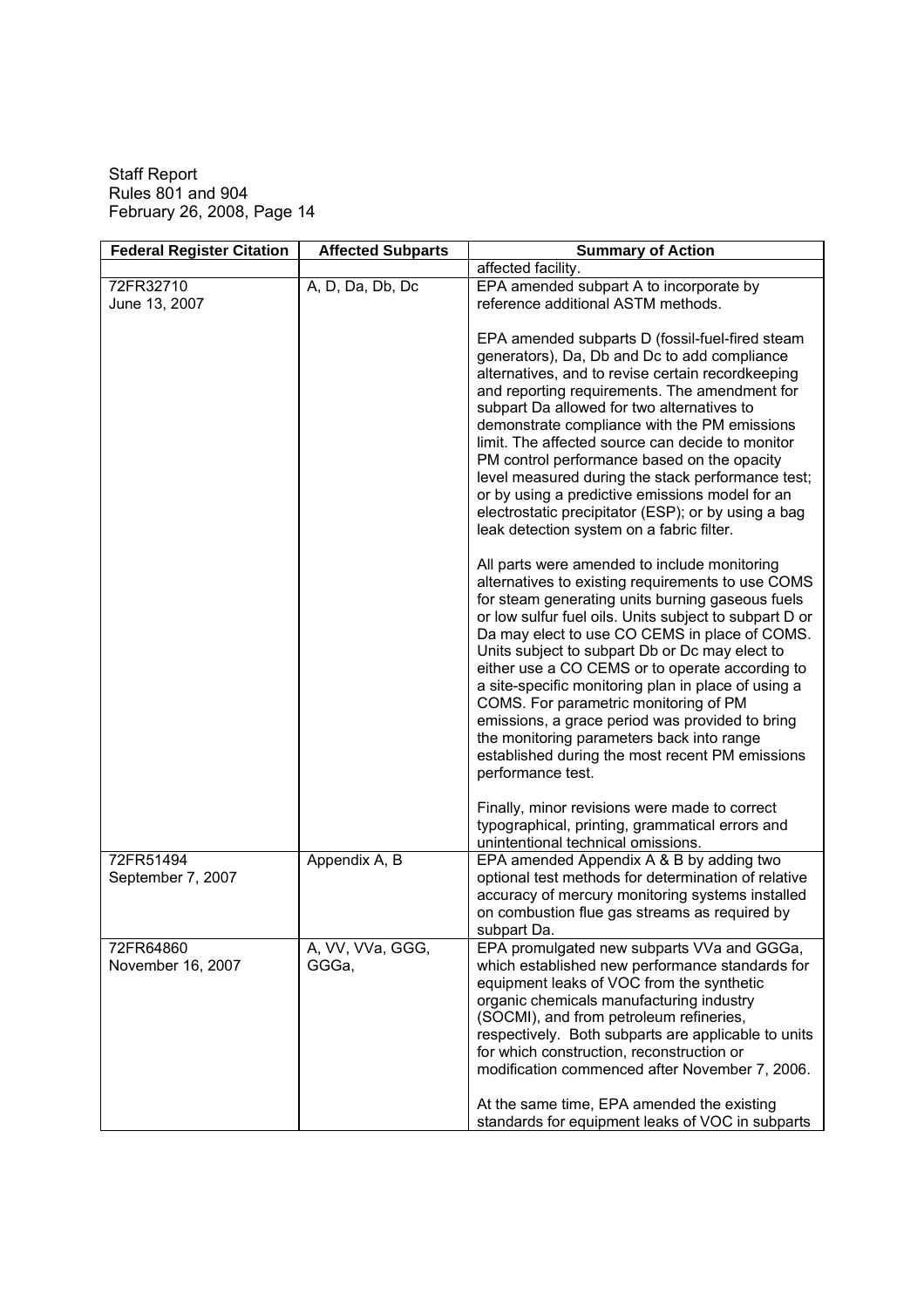| <b>Federal Register Citation</b> | <b>Affected Subparts</b> | <b>Summary of Action</b>                                                                                                                                                                                                                                                                                                                                                                                                                                                                                                 |
|----------------------------------|--------------------------|--------------------------------------------------------------------------------------------------------------------------------------------------------------------------------------------------------------------------------------------------------------------------------------------------------------------------------------------------------------------------------------------------------------------------------------------------------------------------------------------------------------------------|
|                                  |                          | VV (SOCMI) and GGG (petroleum refineries) so<br>that they will now apply only to units constructed<br>on or before November 7, 2006. Changes to both<br>subparts were also made to revise the headings,<br>clarify definitions, and correct references and<br>miscellaneous errors. Amendments to subpart VV<br>simplified the compliance requirements for pumps,<br>and provided an alternative compliance option that<br>allows for less frequent monitoring for pumps and<br>valves in units which operate part-time. |
|                                  |                          | The new standards of subparts VVa and GGGa<br>parallel those in the amended subparts VV and<br>GGG, respectively, but also include lower leak<br>definitions for pumps and valves, and additional<br>recordkeeping and instrument calibration<br>requirements. Subpart VVa also includes<br>monitoring and repair requirements for<br>connectors.<br>EPA amended subpart A to incorporate by<br>reference additional ASTM methods.                                                                                       |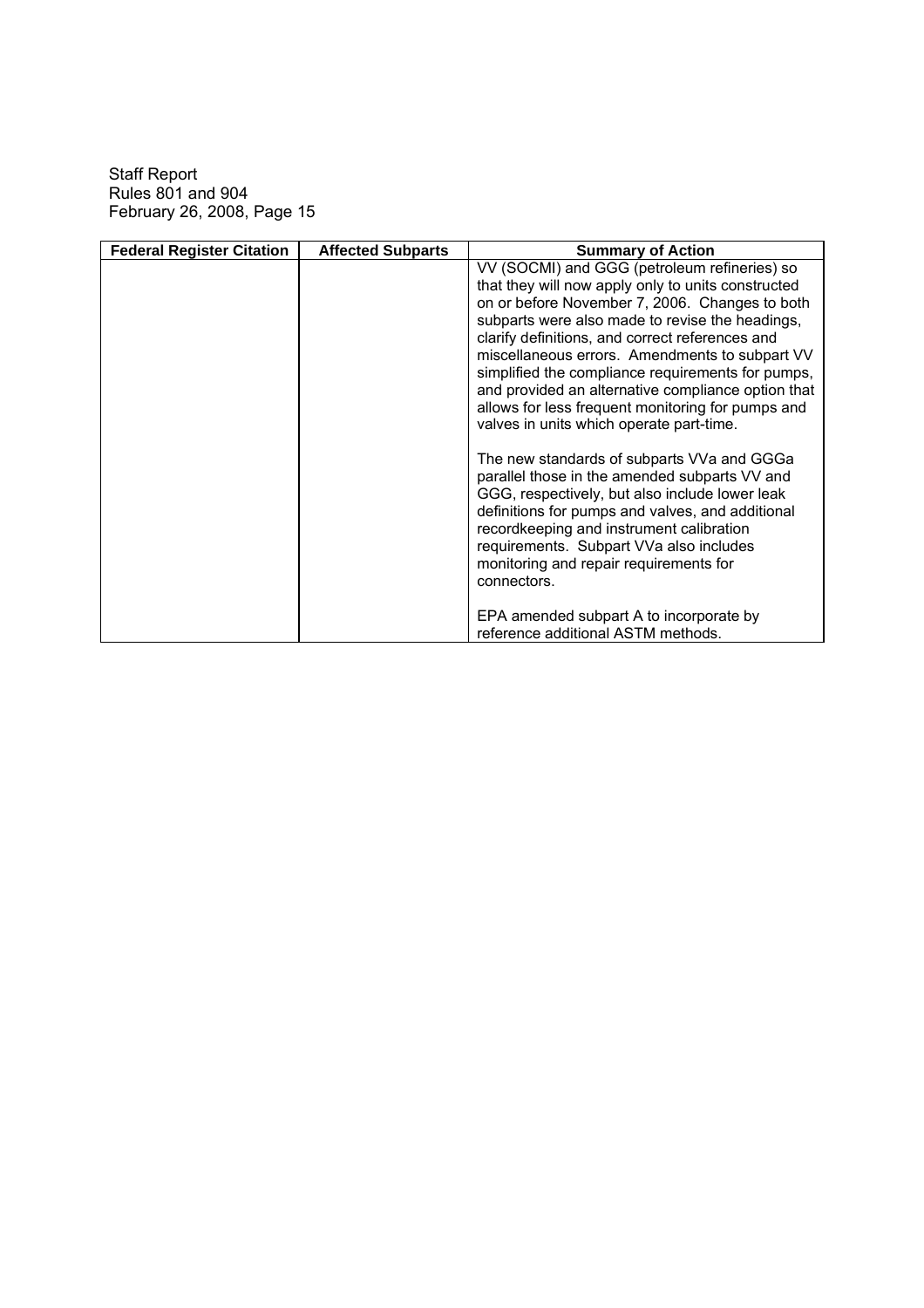## **APPENDIX C LIST OF ATCM AMENDMENTS**

New Section 93101.5 – ATCM for Thermal Spraying. This ATCM limits the emissions of hexavalent chromium and nickel from thermal spraying operations. The ATCM applies to each thermal spraying operation at a stationary source that uses materials containing chromium, chromium compounds, nickel, or nickel compounds. Currently, the District does not have any permitted thermal spraying operations. Portable thermal spray operations are exempt from this ATCM. Effective January 1, 2006, any person conducting existing thermal spraying operations must route emissions from such operations through an air pollution control system that meets the appropriate control efficiency requirements in the ATCM. Maximum hourly emissions of nickel from point and volume sources must not exceed 0.1 lb and 0.01 lb, respectively.

Amended Section 93102 – ATCM for Chromium Plating and Chromic Acid Anodizing Facilities. This amended ATCM limits the emissions of toxic air contaminants from chromium electroplating and chromic acid anodizing facilities. The amended ATCM applies to any owner or operator of any facility performing hard chromium electroplating, decorative chromium electroplating, or chromic acid anodizing and to any person who sells, supplies, offers for sale, uses, or manufactures for sale in California a chromium electroplating or chromic acid anodizing kit.

The amended ATCM maintains the previously established emission limits based on facility type for existing facilities that were in operation before October 24, 2007; however the amendment requires all facilities using the hexavalent chromium process to comply with the same requirements. The amended ATCM establishes a more stringent emission limit of 0.0015 mg/amp-hr with an add-on air pollution control device. The new requirements are phased in for new, modified and existing facilities depending on the amount of annual permitted amperehours and the distance to the nearest sensitive receptor (greater or less than 330 feet). For smaller facilities, the use of chemical fume suppressants is required in lieu of the more stringent requirement. New facilities are subject to zoning requirements, must install a HEPA add-on control device, and the emission rate shall be no more than 0.0011 mg/amp-hr as measured after the control device.

The amended ATCM also establishes testing requirements, monitoring requirements and housekeeping requirements to reduce potential fugitive emissions from all facilities, effective April 28, 2008.

Amended Section 93109 - ATCM for Emissions of Perchloroethylene from Dry Cleaning and Water-Repelling Operations. This amended ATCM limits the emissions of perchloroethylene (perc) from dry cleaning and water-repelling operations. The amended ATCM applies to any person who sells or distributes perc to California dry cleaners or who sells, distributes, installs, owns, or operates dry cleaning equipment in California that uses any solvent containing perc.

The amended ATCM prohibits new perc dry cleaning machines after January 1, 2008 and establishes compliance dates for the removal of all perc dry cleaning machines by January 1, 2023 with an intermediate requirement of July 1, 2010 for removal for machines older than 15 years and machines in co-residential buildings. Additionally, the amended ATCM expands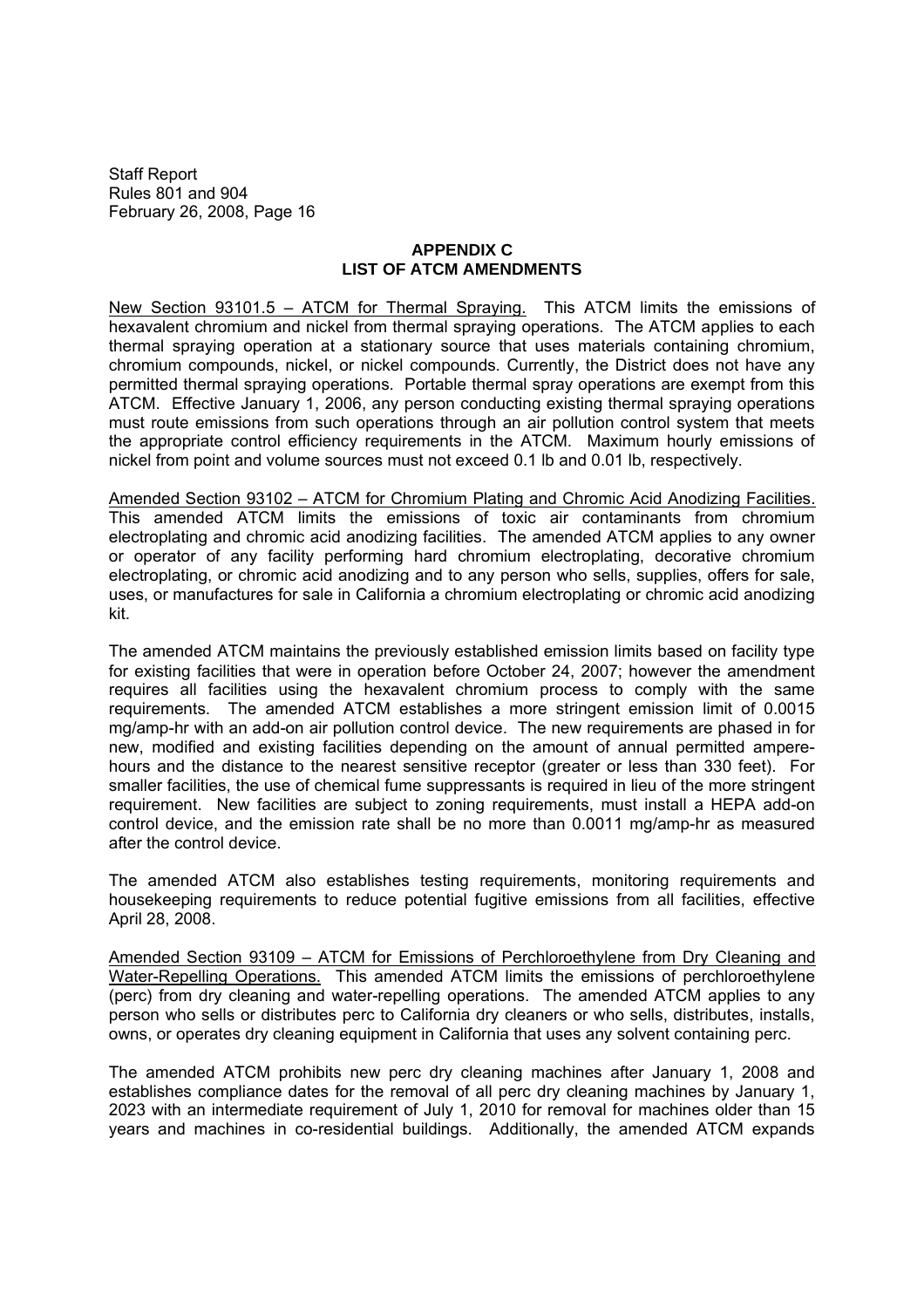recordkeeping requirements for dry cleaners and adds recordkeeping and reporting requirements for perc manufacturers and distributors who sell to California dry cleaners.

New Section 93114 – ATCM to Reduce Particulate Emissions from Diesel-Fueled Engines – Standards for Nonvehicular Diesel Fuel. The ATCM applies to diesel fuel offered, sold, or supplied for use in nonvehicular diesel engines, to limit the emissions of toxic air contaminants. As of December 12, 2004, California nonvehicular diesel fuel is subject to all of the requirements of sections 2281, 2282 and 2284 applicable to vehicular diesel fuel (Title 13 California Code of Regulations, Division 3, Chapter 5, Article 2).

New Section 93115 ATCM for Stationary Compression Ignition (CI) Engines. This ATCM limits the emissions of both toxic air contaminants (diesel particulate matter) and criteria pollutants from the use of stationary CI engines. Except for specific exemptions, the ATCM applies to any person who either sells, offers for sale, leases or purchases a stationary CI engine with a rated brake horsepower greater than 50 for use in California. As of January 1, 2006, no owner or operator of a new or in-use stationary CI engine shall fuel the engine or any fuel tank with any fuel unless the fuel is one of the following: CARB diesel fuel, an alternative fuel or a CARB diesel fuel with additives meeting CARB verification. Effective March 11, 2005, the ATCM limits the non-emergency use of engines at or near schools and sets criteria for when emergency operation is allowed during rolling blackouts.

As of January 1, 2005, the ATCM requires new stationary emergency standby diesel-fueled CI engines and new stationary prime diesel-fueled CI engines to meet emission standards for diesel PM and criteria pollutants at the time of installation. Additionally, new stationary dieselfueled engines used in agricultural operations are subject to less stringent requirements.

As of January 1, 2005, the ATCM requires in-use stationary emergency standby diesel-fueled CI engines and in-use, stationary prime diesel-fueled CI engines to meet emission standards for diesel PM and criteria pollutants by a set time period.

For in-use engines complying solely by limiting the number of hours or operation, compliance deadlines occur between January 1, 2006 and January 1, 2009, depending on the model year of the engine(s) and the fleet size. Compliance schedules are established specifically for those owners or operators with four or more engines located within the District and those owners or operators with three or fewer engines located within the District.

In addition to the diesel PM emission standards, engines must meet off-road CI engine certification standards for an off-road engine of same model year and horsepower rating or, if no limits have been established for an off-road engine, then the engine must meet Tier 1 standards (HC, NOx, NMHC+NOx and CO) for an off-road engine of the same maximum rated power, except for in-use stationary emergency CI engines that operate 20 hours per year or less for maintenance and testing.

Effective January 1, 2005, the ATCM requires stationary diesel-fueled engines to have installed a non-resettable engine hour meter with a minimum display capability of 9,999 hours.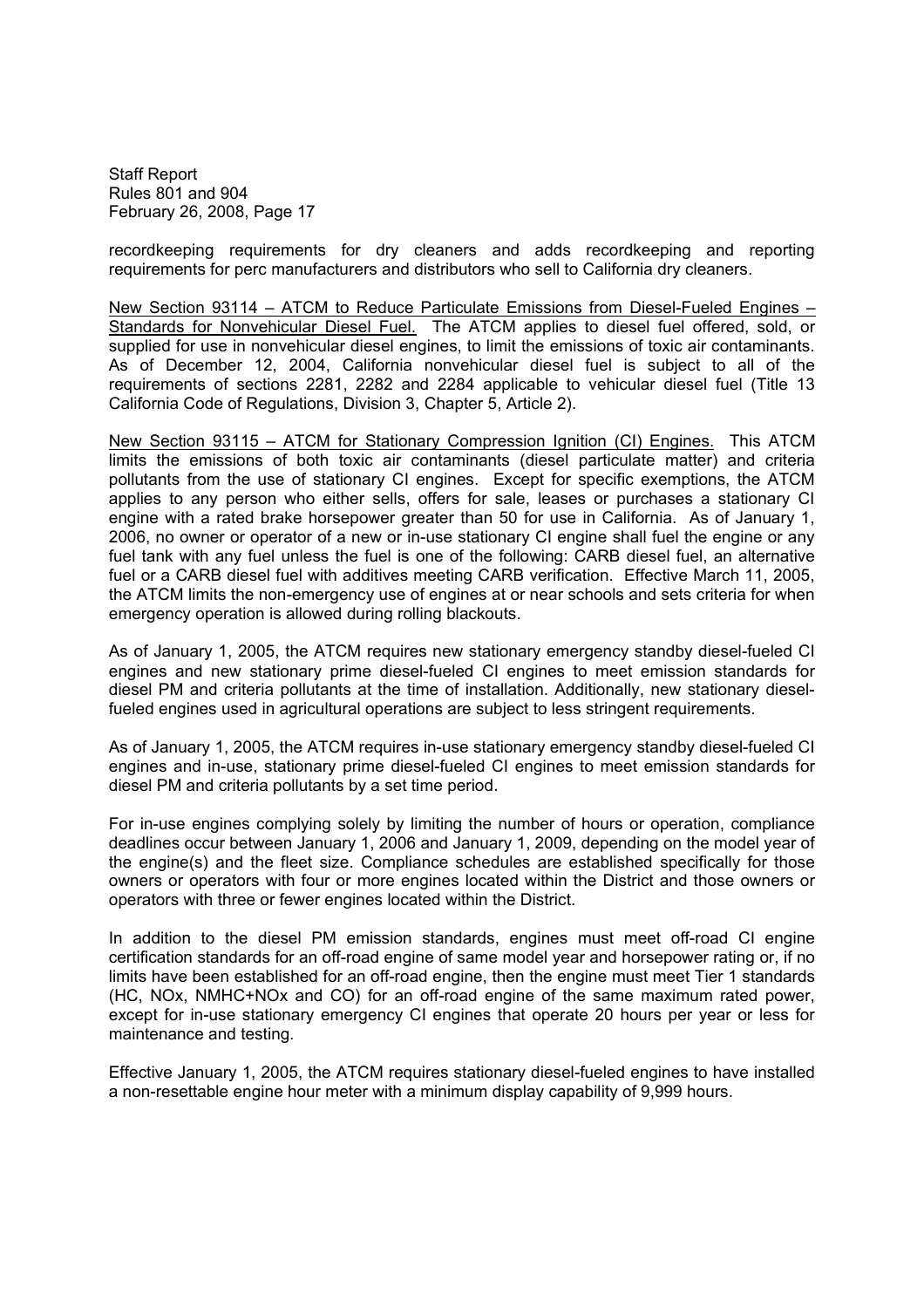Effective January 1, 2005, the ATCM requires owners or operators of stationary emergency diesel-fueled CI engines to keep a monthly log of engine information, with additional information required for in-use engines. Sellers of new emergency standby and prime diesel-fueled CI engines sold to agricultural operations are required to report information for engines sold each year.

Exemptions from the diesel PM standards of the rule (some of which require District approval) include new and in-use dual-fueled engines using  $\leq 5\%$  diesel fuel with digester or landfill gas. new and in-use engines used for training Department of Defense personnel, in-use engines with selective catalytic reduction (SCR) systems, emergency engines at nuclear facilities, prime engines operating < 20 hours a year, and direct-drive fire pump engines.

On November 16, 2006, CARB amended the ATCM to include standards, effective October 18, 2007, for in-use engines used in agricultural operations. In order to ensure compliance with the new standards, the amendment added a requirement for CI engines used in agricultural operations to be registered with the local district. The amendment also authorized the districts to require fees to recover the cost of implementing and enforcing the registration program and other ATCM requirements applicable to agricultural CI engines.

In-use agricultural engines greater than 50 hp are required to meet Tier 3 or Tier 4 off-road CI engine certification standards. Compliance dates for uncertified engines range from 2010 to 2015, depending on size and application. Compliance dates for Tier 1 and 2 engines range from 2014 to 2015, but not earlier than 12 years after the date of initial installation.

New Section 93116 - ATCM for Diesel Particulate Matter from Portable Engines Rated at 50 Horsepower and Greater. This ATCM limits the emissions of toxic air contaminants and criteria pollutants from the use of diesel-fueled portable engines having a rated brake horsepower of 50 and greater. Except for specific exemptions, the ATCM applies to all diesel-fueled portable engines having a maximum rated horsepower of 50 hp and greater. Effective March 11, 2005, diesel-fueled portable engines shall only use one of the following fuels: CARB diesel fuel, a CARB-verified alternative fuel, or a CARB diesel fuel with additives meeting CARB verification.

As of January 1, 2010, the ATCM requires all portable diesel-fueled engines be certified to meet California standards for new manufactured nonroad engines (i.e. Tier 1, 2, or 3). However, in lieu of complying with these standards, owners of emergency or low-use engines can commit to replacing these engines with Tier 4 engines. Portable diesel-fueled engines that have not been permitted or registered prior to January 1, 2006, are required to meet the most stringent emission standards for nonroad engines unless the engine is a Tier 1 or 2 engine that has been operating in California between March 1, 2004 and October 1, 2006. By January 1, 2020, all emergency, low-use, and lattice boom crane engines must meet be certified to Tier 4 emission standards, equipped with a level-3 verified technology or equipped with technology that has been verified to achieve at least 85% reduction in diesel PM emissions.

Starting January 1, 2013, the ATCM requires fleets to comply with a weighted PM emission average, with exceptions for emergency, low-use, and lattice boom engines. Exemptions are allowed for emergency, low-use, lattice boom crane engines and engines with documented functioning SCR systems. The fleet average emission limits are reduced beginning of 2017,